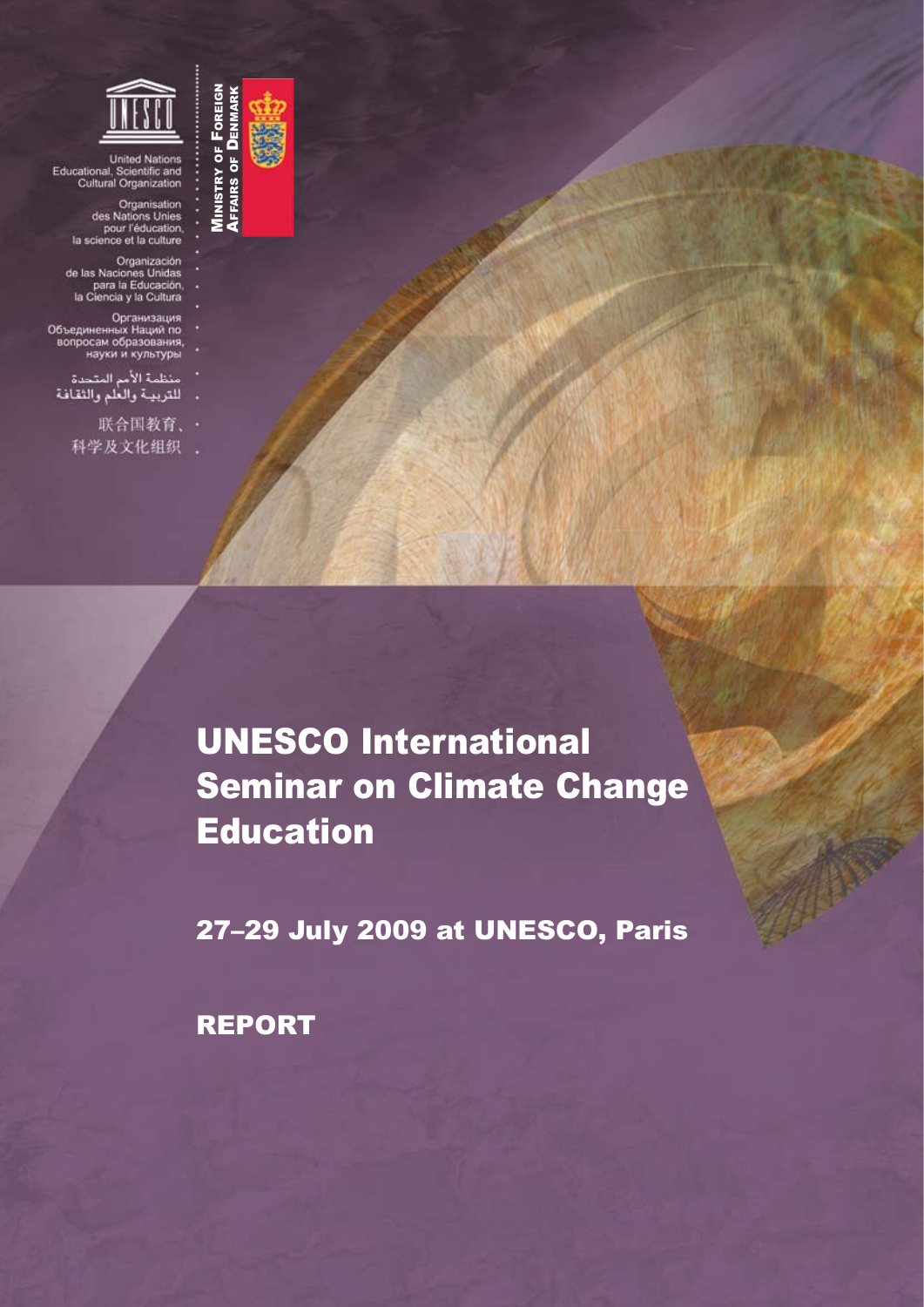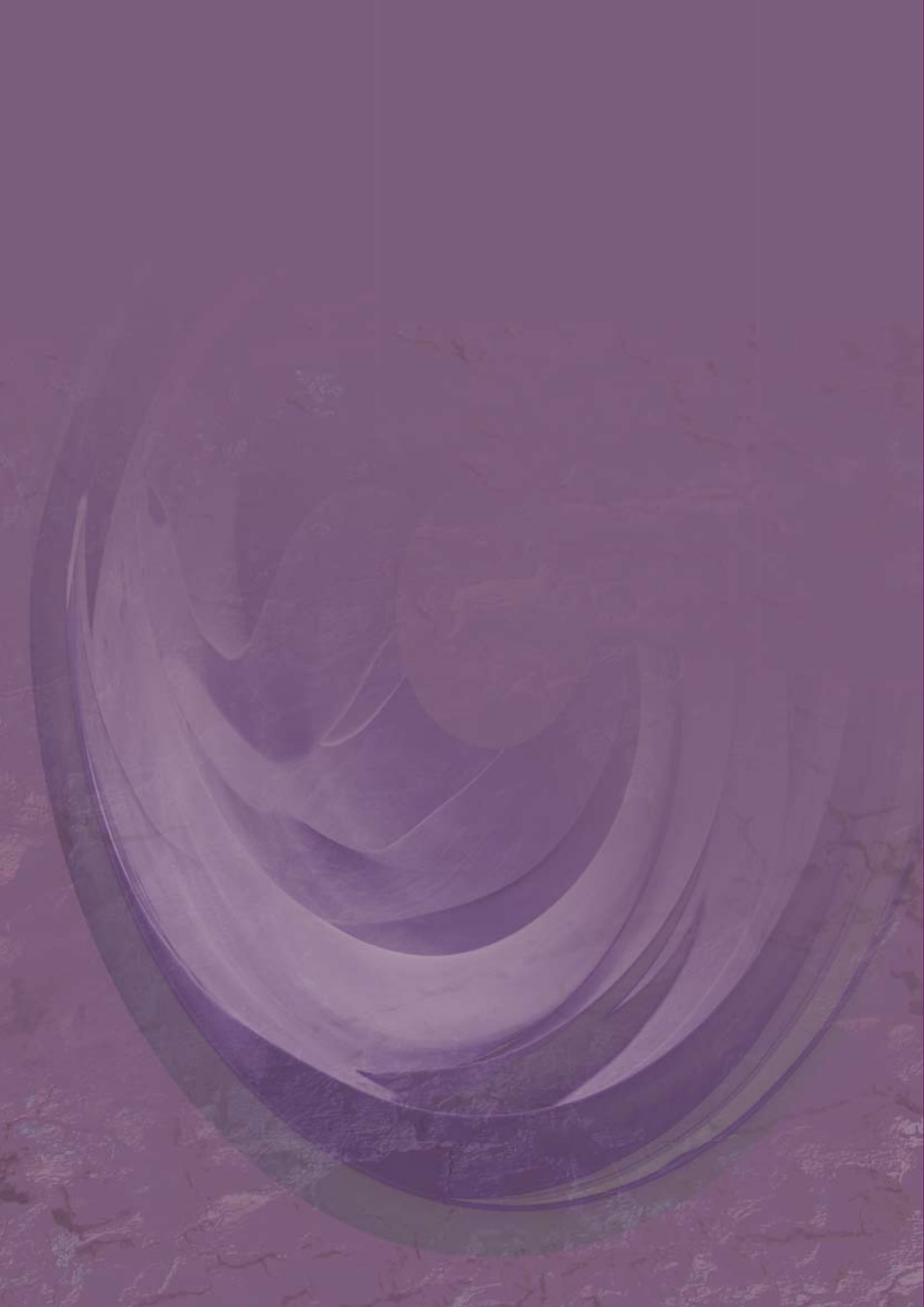# Table of Contents

| PLENARY I - CLIMATE CHANGE - SCIENTIFIC, SOCIO-ECONOMIC,                                                                                               |
|--------------------------------------------------------------------------------------------------------------------------------------------------------|
|                                                                                                                                                        |
|                                                                                                                                                        |
|                                                                                                                                                        |
|                                                                                                                                                        |
|                                                                                                                                                        |
| Understanding climate change from a gender perspective: educational challenges 9                                                                       |
|                                                                                                                                                        |
|                                                                                                                                                        |
| PLENARY II - CLIMATE CHANGE EDUCATION - A MULTI-FACETED CHALLENGE 10                                                                                   |
|                                                                                                                                                        |
|                                                                                                                                                        |
|                                                                                                                                                        |
|                                                                                                                                                        |
|                                                                                                                                                        |
| The United Nations Framework Convention on Climate Change and Education (UNFCCC) 12                                                                    |
| Climate Change Education Campaign by the Ministry of Education in Denmark 13                                                                           |
| PLENARY III - SELECTED CLIMATE CHANGE EDUCATION PRACTICES AND TOOLS 14                                                                                 |
| 'CLIMATE CHANGE' IN TEACHING AND LEARNING FOR A SUSTAINABLE FUTURE 14                                                                                  |
|                                                                                                                                                        |
|                                                                                                                                                        |
| CLIMATE CHANGE EDUCATION ACTIVITIES AND THE DANISH ASSOCIATED SCHOOLS PROJECT NETWORK 15                                                               |
|                                                                                                                                                        |
|                                                                                                                                                        |
|                                                                                                                                                        |
| Working Group I: Integrating climate change education into educational                                                                                 |
| Working Group 2: climate change education tools, materials and good practices 18<br>Working Group 3: Mobilizing/engaging networks and partnerships for |
|                                                                                                                                                        |
|                                                                                                                                                        |
|                                                                                                                                                        |
|                                                                                                                                                        |
|                                                                                                                                                        |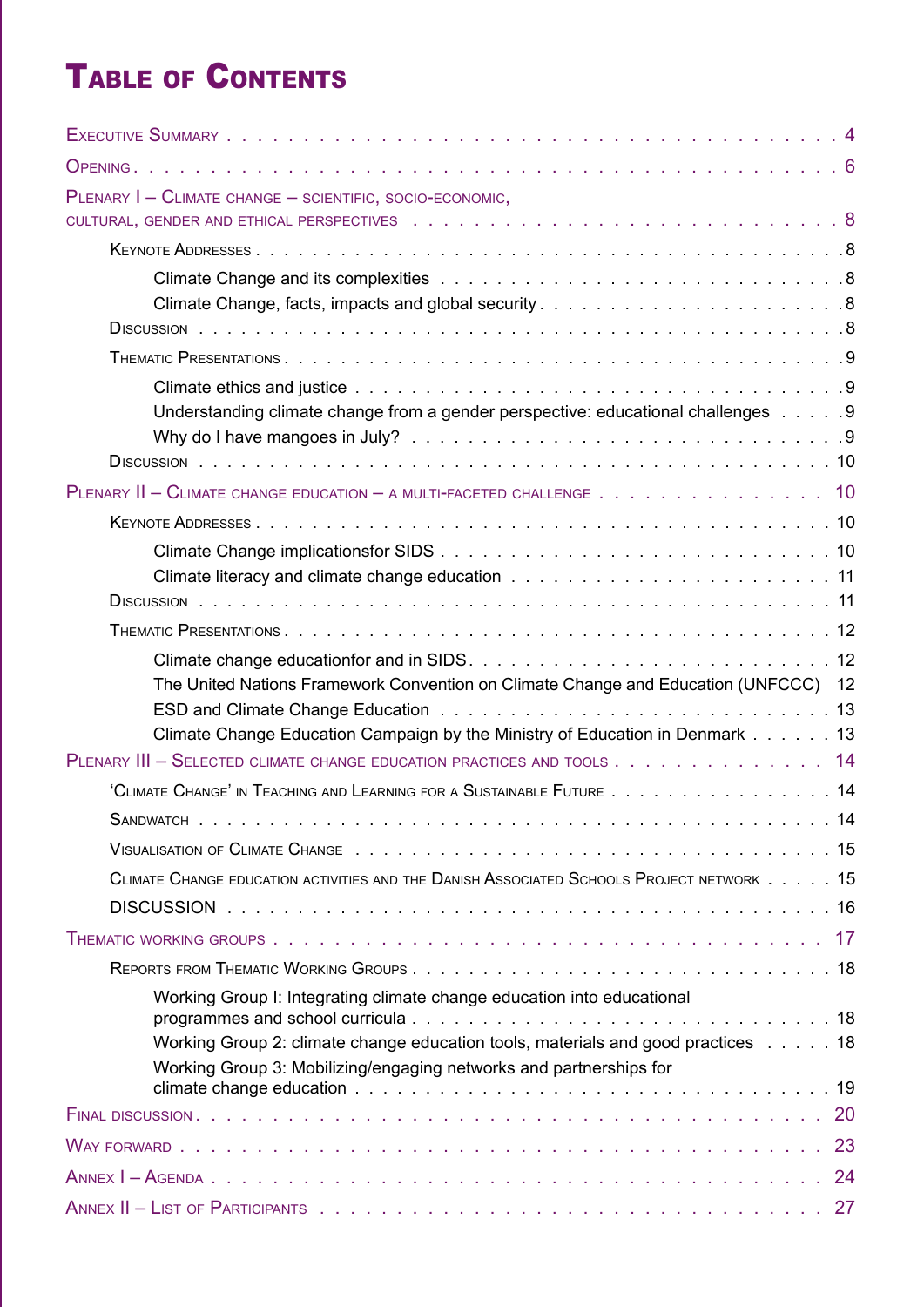EXECUTIVE SUMMARY This report presents a record of the Seminar held from 27 to 29 July 2009 in Paris, focused on the role of education in addressing climate change, linking the local, regional and global contexts with particular emphasis on the challenges faced by Small Island Developing States (SIDS).

> This three day international Seminar was organized by UNESCO with financial support from Denmark.

The objectives of the Seminar were to:

- **•** promote the effective integration of climate change education into educational programmes and school curricula;
- mobilize support for teacher training on climate change education;
- enhance the exchange of experiences and good practices on climate change education among ministries, teachers, practitioners and young people;
- **EXTERCH identify opportunities for using various networks (such identify** as the UNESCO Associated Schools Network, World Heritage sites, biosphere reserves and the International Hydrological Programme networks) to encourage local field-based education on climate change; and
- **EXTER identify learning materials and good practices on climate** change education and enhance their dissemination via ICT and other means.

There were 54 participants, many from SIDS, representing a multi-disciplinary and diverse group of stakeholders including: teachers and educators, national education representatives/ curricula development experts, representatives of school and education networks, scientists and climate change experts, representatives of multilateral agencies, as well as civil society representatives. In addition, a number of individuals from the UNESCO secretariat participated. The seminar included presentations and discussions in plenary and thematic working group sessions.

Fuelled by the rich content of keynote addresses and presentations, participants focused their discussions around three themes: the integration of climate change into educational policies, programmes and curricula; identification of climate change education tools, materials and good practices; and the mobilization and engagement of networks and partnerships in support of climate change education.

There was general consensus that climate change education is an urgent need and should be interdisciplinary and holistic; integrating scientific, social, gender, economic, cultural and ethical dimensions, and incorporating local,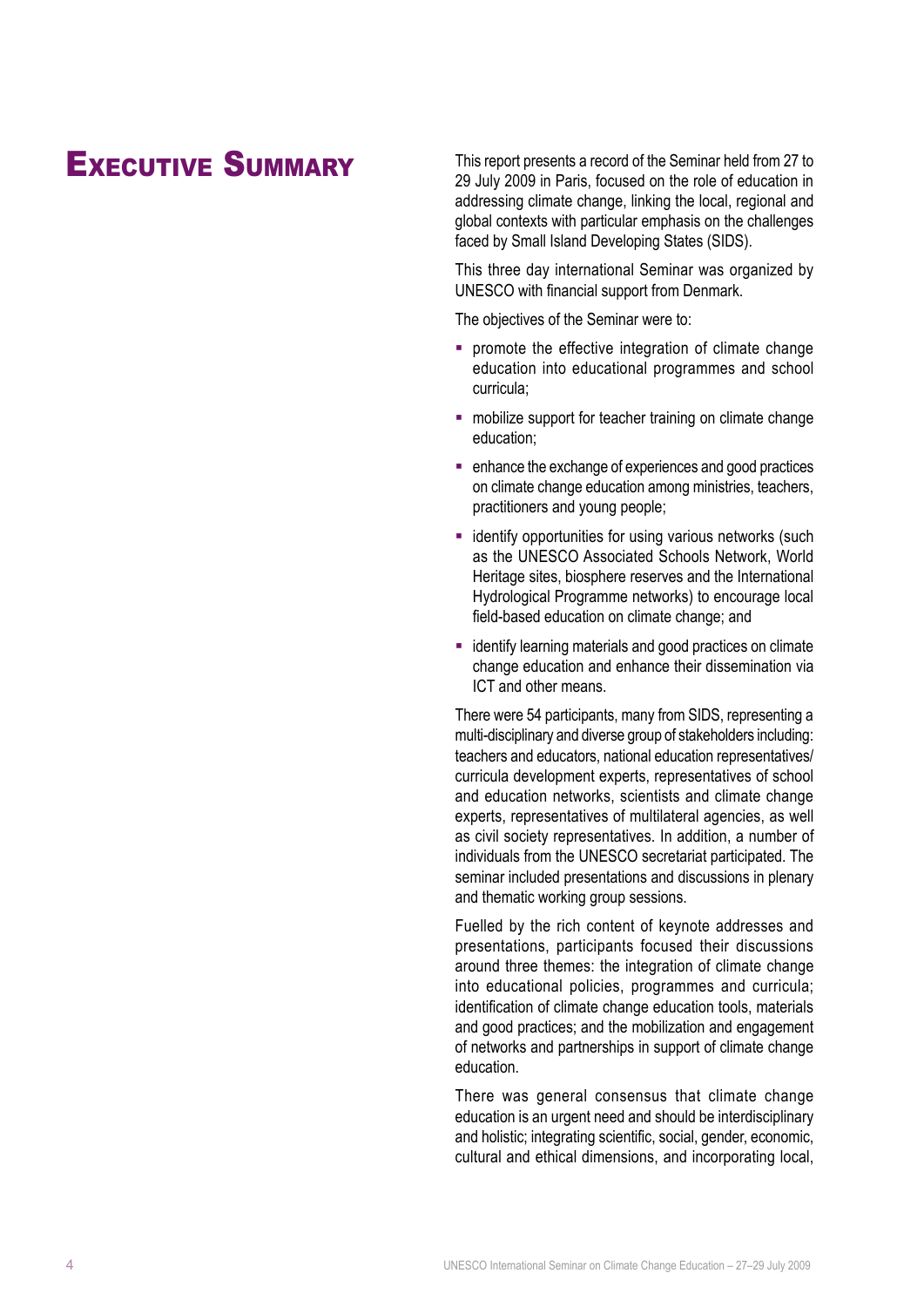traditional and indigenous knowledge perspectives and practices. Climate change education should be part of an education for sustainable development that helps people to develop the attitudes, skills and knowledge to make informed decisions for the benefit of themselves and others. now and in the future - and to act upon these decisions.

Among a number of challenges, participants emphasised there is a particular need for materials to address the ethics of climate change and the social dimensions of climate change mitigation and adaptation. It was noted that there is a lack of materials other than in English and with little or no framework for establishing quality or appropriateness for a given context.

Another key problem identified relates to the sharing of information coming from different sources and locations between many and diverse networks. Sharing such information is difficult for a number of reasons, among which are: the lack of co-ordination between groups or executive bodies, complexities in working across sectors and agencies, problems in fostering and supporting national and regional networking, and the lack of access to modern communication technologies in developing countries.

Participants made a number of recommendations to UNESCO and its partners, outlining actions to be taken in order to follow-up key issues identified during the seminar.

Priority areas for action included:

- 1. undertaking a review of existing educational policies and curricula, in order to initiate the development of guidelines to facilitate the inclusion of climate change issues into educational programmes, policies and curricula;
- 2. undertaking a comprehensive review and inventory of existing tools, materials and practices in teaching and learning climate change;
- 3. addressing quality assurance and standard setting in climate change education;
- 4. developing ways for supporting a 'community of practice' around climate change education;
- 5. enhancing networking and cooperation for action on climate change education among all stakeholders, in particular through actively engaging communities and youth;
- 6. enhancing action-research in social and human sciences, ethics and adaptable teaching materials to suit specific situations in relation to climate change issues.

As a practical first step to address these immediate concerns, participants recommended the development of a climate change education knowledge hub to be coordinated by UNESCO in close cooperation with the UNFCCC, engaging international policy actors at strategic levels (Earth Charter, IPCC, UNEP, governments, youth, indigenous and women's groups, as well as community-level initiatives). The primary purpose of this hub would be to serve as a gateway for the exchange of information on climate change education for scientists, educators, planners, youth, funding agencies, media, NGOs, community based organisations and any other interested parties. The hub would also serve as a coordinating mechanism to review existing and prepare new climate change education resources and, promote field activities and networking mechanisms on the ground.

Combining its multidisciplinary nature – bringing together expertise in education, natural and social sciences, culture and communication – with its capacity as the leading UN agency on educational issues, UNESCO is well-placed to address climate change education, which by its very nature necessitates an interdisciplinary approach.

Full presentations and documents presented including the agenda and list of participants are available on the Seminar webpage.

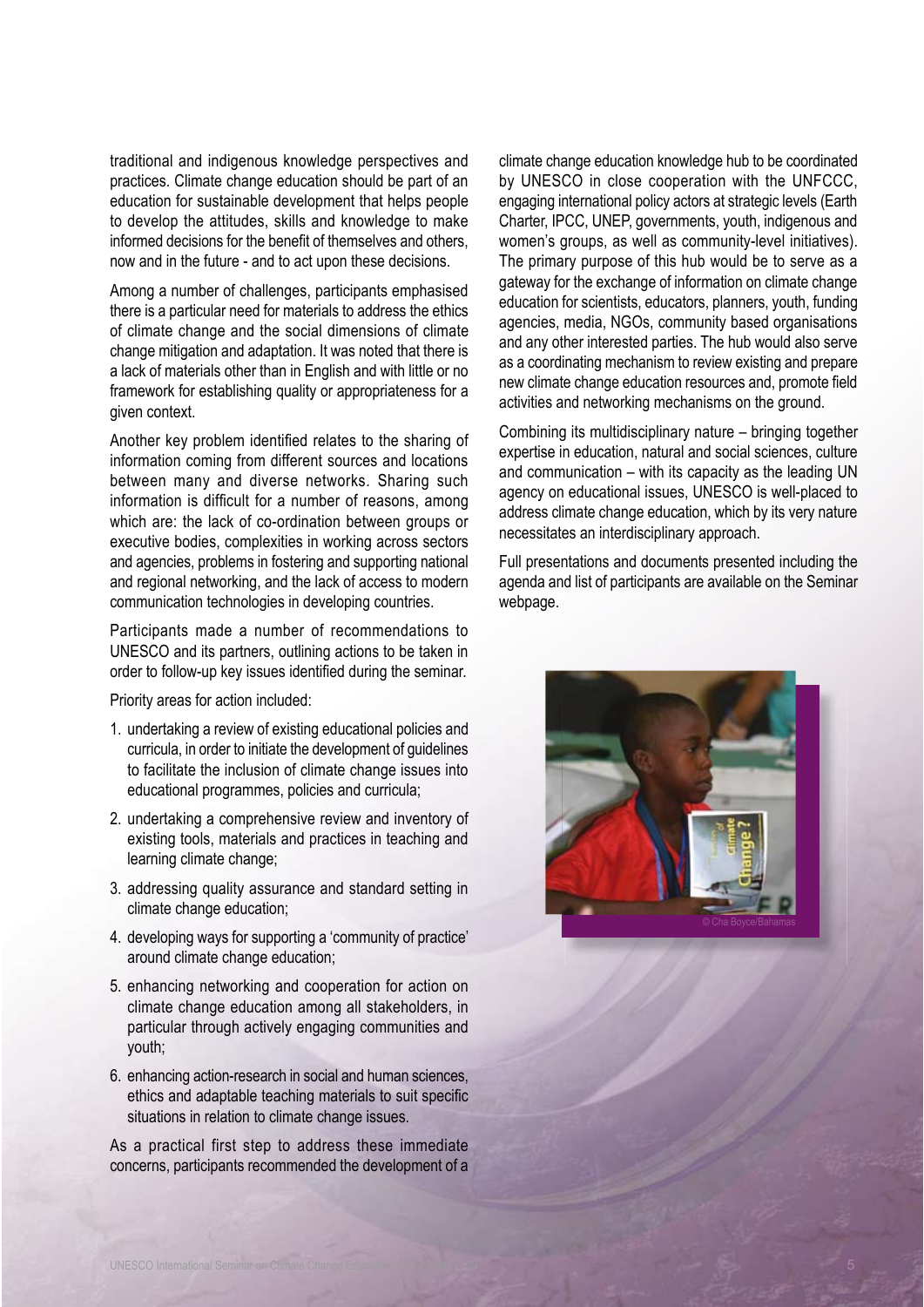OPENING Mr. Koïchiro Matsuura, Director-General of UNESCO and Ambassador Poul Erik Dam Kristensen, Permanent Delegate of Denmark to UNESCO, opened the Seminar.

> In his opening remarks, Mr. Koïchiro Matsuura emphasized the role of a stable climate in building a sustainable world. He called for a radical change in the ways we think and act, in particularly as regards education and teacher training. He reminded the participants that Climate Change Education (CCE) is an integral part of Education for Sustainable Development (ESD), and encouraged all UNESCO Member States to integrate the values of the Decade of Education for Sustainable Development (DESD) and reorient their education system in this direction. Noting the devastating social, human and environmental consequences or climate change, the Director-General further emphasized the special needs of countries deeply vulnerable to the effects of climate change, in particular SIDS, as well as least developed countries (LDCs), and noted that there is an urgent need to develop appropriate educational materials on climate change for them. In his conclusion, M. Matsuura called for an interdisciplinary approach to climate change education that would also address its social, cultural and ethical implications. As a multidisciplinary Organization providing expertise in education, natural and social sciences, culture and communication UNESCO has a unique opportunity to lead by example, he said, while reiterating the importance of raising the profile of climate change education and ESD on the international agenda.

> Ambassador and Permanent Delegate of Denmark to UNESCO Mr. P.E. Dam Kristensen underlined the need to change direction now and transform the current patterns of economic growth into green growth. He noted that Denmark had successfully undertaken such a reorientation, and drew attention to the European Union's engagement to mitigate and support adaptation in the poorest and most vulnerable countries. He stressed the crucial role of education in tackling climate change, and noted that UNESCO has a clear role to play in reforming the education system so that it integrates the values of sustainable development. He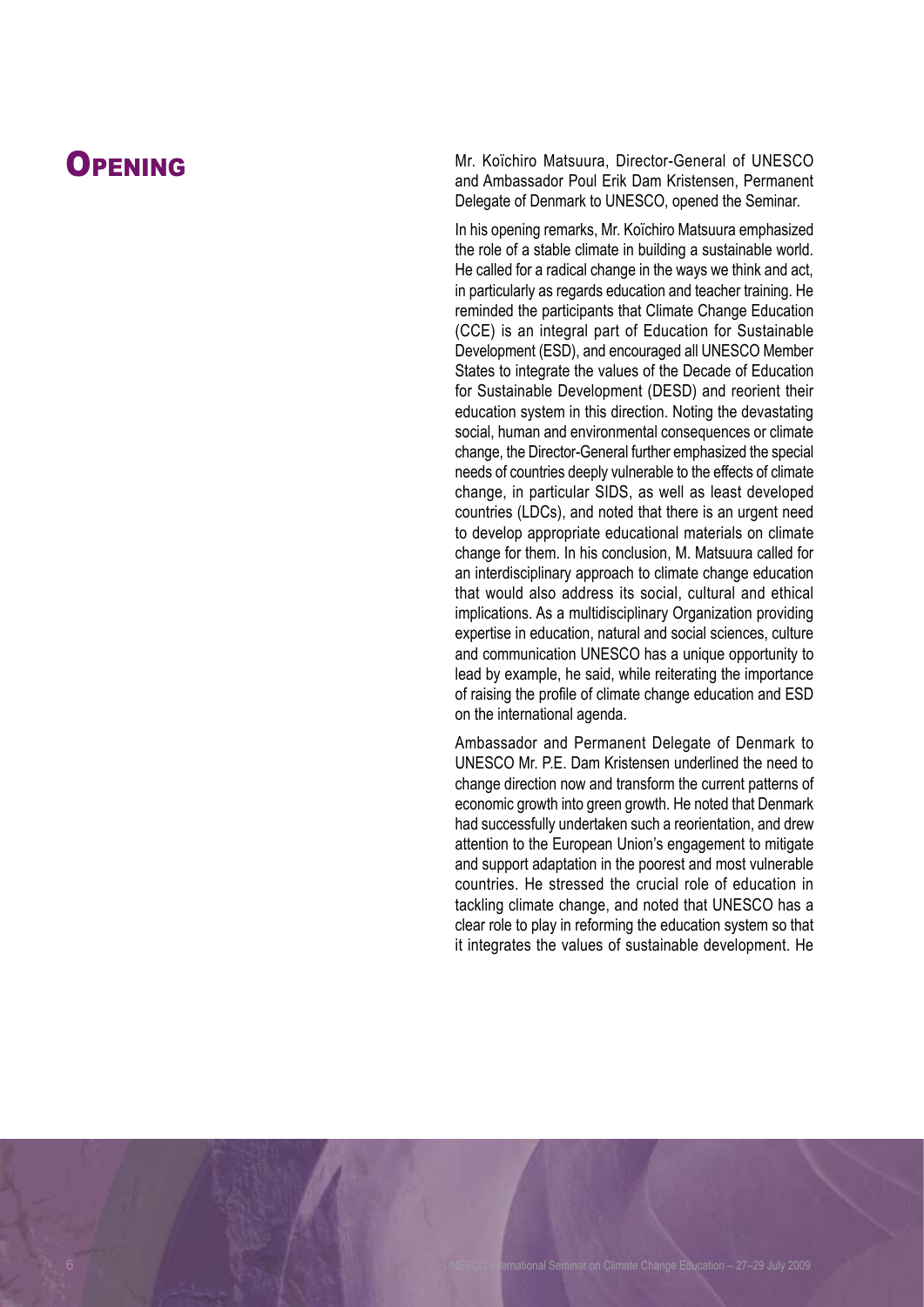stressed Denmark's commitment to support UNESCO's activities in the field of CCE with extra-budgetary resources, and assured the participants that funding will be put towards ensuring active and appropriate follow-up to the Seminar.

Mr. Mark Richmond, Manager of UNESCO's Intersectoral Platform on ESD and Director of the Division for the Coordination of United Nations Priorities in Education, described UNESCO's long engagement with ESD, which commenced with UNESCO's role as Task Manager of Chapter 36 of Agenda 21 (the Rio 'Earth Summit' Declaration on Environment and Development of 1992). He said that the adoption of Chapter 36, which relates to the promotion of education, public awareness and training, was a key moment in UNESCO's shift towards and embrace of the concept of ESD in preference to 'environmental education'. He underlined that climate change education is one of the key themes of ESD and this was reaffirmed at the World Conference on Education for Sustainable Development (ESD), in Bonn, April 2009. He mentioned that climate change education can be engaged at five levels: its evidence base; its ethics and values; as well as its attitudinal, pedagogical and situational dimensions. However, he also referred to the draft report for the recent mid-Decade review of the DESD, which noted the existence of a number of 'adjectival' education categories that intersect and overlap - such as human rights education, inclusive education, and others. He emphasised the challenges faced by school authorities and teachers to include another 'adjectival' education into already overstretched curricula in a coherent manner.

Mr. Douglas Nakashima, Manager of UNESCO's Intersectoral Platform on SIDS and Chief of the Section for Small Islands and Indigenous Knowledge, emphasized the need to bring together different disciplines, areas and networks of expertise to tackle climate change issues. He gave the example of Sandwatch (http://www.sandwatch. org) as a successful intersectoral activity and called for "interplatformality" between UNESCO's related intersectoral platforms when addressing CCE. Linking the discussions of the Intersectoral Platform on SIDS to the climate change debate, he drew attention to an important shift: as well as debating the threat of climate change, there is a need to mobilize for climate change adaptation. He stressed the risks for rural and indigenous communities, while also highlighting the knowledge and traditions that may help them adapt to a changing climate. Finally, he discussed the initiative "On the Frontlines of Climate Change" (http:// www.climatefrontlines.org/en-GB) as a key resource for climate change awareness and education.

Dr. Patricio Bernal, Assistant Director General of UNESCO's Intergovernmental Oceanographic Commission and Manager of the Intersectoral Platform on Climate Change explained that the Platform was established partly as a direct response to the UN Secretary General Ban Ki Moon's call for action on climate change in preparation for a new global agreement on climate change. He noted that UNESCO has been working on various aspects of climate change for the last 4 decades or so, in particular on science-related issues through the World Climate Research programme. More recently, the World Commission on Ethics of Scientific Knowledge and Technology (COMEST), initiated by UNESCO, launched its report on the ethics of climate change. Seeing the Seminar as the starting point for more joint activities between different sectors and between UNESCO and its partners, he underlined the importance of working together on improving the understanding of climate change and its complex mechanisms and interactions – as well as of the global educational system – in order to lay the foundations of a more sustainable world.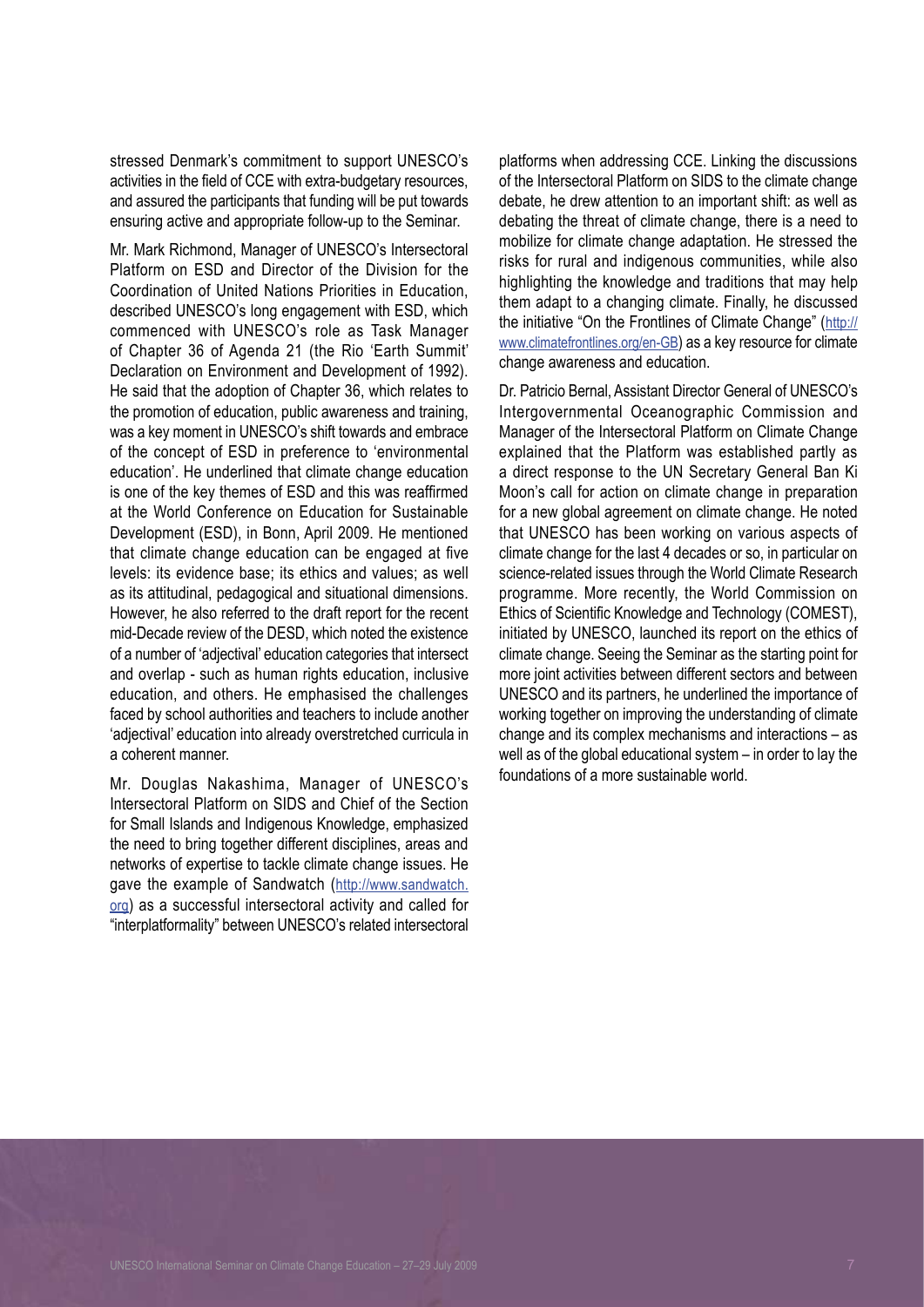# PLENARY I ClimaTe Change – sCienTifiC, soCio-eConomiC, CulTural, gender and eThiCal PersPeCTives

Moderated by Mr. Eduard Muller, the session aimed at exploring climate change from different perspectives. The presentations and discussions demonstrated that climate change is indeed a complex issue and requires understanding and tackling from multiple perspectives.



### **KEYNOTE ADDRESSES**

#### Climate Change and its complexities

Ms. H. Rasmussen, former Greenland minister of culture and education, discussed the role of local communities in building a more sustainable world. Drawing on her experience of the Inuit in Greenland, she highlighted the fact that local communities will unfortunately have to pay the highest price as a result of the impacts of climate change. She stated that the indigenous people's cultures, traditional knowledge and spiritual wisdom can contribute to the protection of the environment and welfare of mankind, and therefore must be protected and recognized. She expressed her concern about the lack of global awareness in this regard, and called specifically for supporting the voice of youth and engaging them in action on climate change. She also noted that the Earth Charter, with which she works actively, as a valuable tool for promoting education and learning on climate change.

#### Climate Change, facts, impacts and global security

Prof. C. Reid gave an overview of the latest climate change projections, making specific reference to rising land and ocean temperatures, the hydrological cycle and CO2 content, among other issues. He spoke about impacts on biodiversity, sea level, ice and glaciers and global security. He made particular reference to the Stern Review Report (2006) on the economics of climate change, emphasising that it will be cheaper to act now, rather than to wait and bear the costs of continued climate change. He emphasised the importance of passing on the right messages regarding climate change to children - the next generation - and lamented the fact that we are not tackling issues with the urgency and the resources required.

## **Discussion**

In the ensuing discussion, participants acknowledged that many people are still not taking the dire predictions of climate change impacts seriously. Unlike people in big cities, local and rural communities suffer the direct consequences. Concern was expressed about the disillusionment of youth and their feeling of fatalism in relation to climate change, its impacts and their own role. In many countries, a number of youth related initiatives take place, but are unfortunately not politically or formally endorsed. One way of empowering youth is by involving them in taking action. Climate change is a huge and complex issue – therefore, the essential thing is to break it down and work step by step. One could start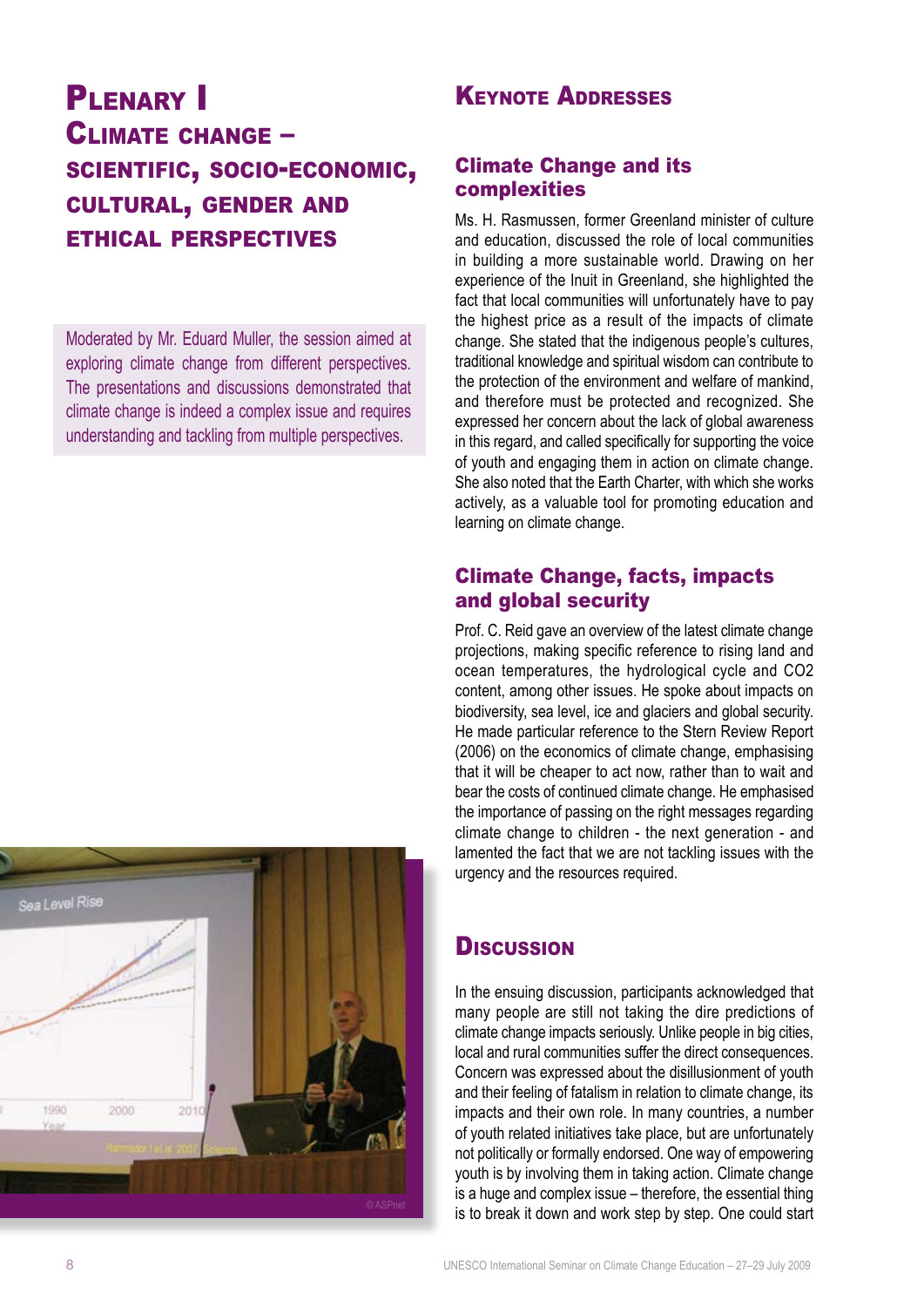by identifying each particular issue and thinking about what could be done in terms of policy and practice. Demonstrating what young people elsewhere are doing, connecting and networking helps maintain positivity and motivation. Youth also need to be encouraged to take up science, maths and engineering which will be required for their subsequent careers technology and biotechnology – areas of scientific research that may help find solutions to climate change.

There was general agreement that the world has all the means for creating a sustainable economy in terms of economic mechanisms and technologies. But the question remains of how to push political players to join the global action to limit future emissions and build a sustainable world. For instance, through financially-based incentives such as energy and carbon taxes, by influencing political players, by improving sustainability practices, and by improving the communication across continents and countries.

Participants also highlighted the need to develop a culturally relevant and high-quality education, backed by a sound framework and an agency-centered approach. Education should be democratic, inclusive, empowering, protective and child-centered. The Earth Charter initiative was illustrated as a possible framework to address some of these concerns. It was initiated by a group of people from many countries and cultures with a common vision to protect the rights of the earth and our environment – equivalent to the Human Rights Charter. It includes tools and programmes for teachers and students. It is also endorsed by UNESCO as a tool in DESD. For more information on Earth Charter, please see http://www.earthcharterinaction.org.

## Thematic Presentations

#### Climate ethics and justice

Mr. J. Hattingh introduced the recent COMEST report, which aims to help governments develop institutional and normative instruments in order to respond to climate change in an ethical manner. He explained that the ethical and justice implications of climate change are many and relate to a number of factors. Among these are: unfair distribution of burdens and benefits; the inability of the most vulnerable and affected to participate in the decision making; lack of compensation; lack of recognition of suffering and needs; uncertainty and unpredictability of changes; and impacts and intergenerational issues. There is a need to improve our understanding in all the above areas. A start could be made by educating decision-makers and scientists. Mr Hattingh concluded that the identification of the ethics of climate change would require active, system wide collective action to build robust and resilient individuals, households, communities, societies, and governments. It would require the world to live with uncertainty, and start reducing the effects of a high-risk mode of living and actively address

the mechanism through which injustices in the world are created, justified, strengthened and perpetuated.

#### Understanding climate change from a gender perspective: educational challenges

Ms. Irene Dankelman highlighted that there is a gender implication of climate change along with the ethical dimension. According to her, climate change relates not solely to the science domain but deals with all aspects of society. Judging from the impacts of climate change on women and community life in Ghana and Bangladesh, she highlighted that climate change is not gender neutral – that in fact, gender inequality is the most pervasive of all inequalities. She also noted that gender equality itself is shaped by other social differentiators such as race, ethnicity, class and age. Acknowledging the risks faced by women because of climate change, and noting that women and children are the most affected when any natural disaster strikes, she reminded the Seminar that it is crucial to empower women so that they can keep on playing their role in adapting, mitigating and raising awareness, despite their vulnerability. In ending her presentation, she proposed a framework for gender specific climate education that should incorporate, inter alia, an understanding of the socio/ecosphere interface; realities of diverse lives; gender-awareness training in science and policy, including methodologies and networking with expert groups such as the Women's Environment and Development Organization (WEDO), gender-cc networks, gender-disaster networks, and the Global Gender Climate Alliance (GGCA).

#### Why do I have mangoes in July?

Ms. Gail Townsend and Ms. Jane Taurarii discussed the implications of climate change on culture and livelihoods in the Cook Islands. They explained how seasons are changing – there are mangoes in July already, while the mango season in the Cook Islands normally runs from November to February. Arapo – the traditional Cook Island calendar for fishing and planting - has been desynchronised. Adverse weather events have forced families to emigrate from certain areas, and this has implications on identity, culture and language and productivity. Similarly, climate change is impacting health, fresh water, fishing, land use and other traditional practices. They concurred with previous speakers that focus needs to be on learning rather than teaching climate change in general, and on the need to integrate youth in solutions and ensure that their voices are heard.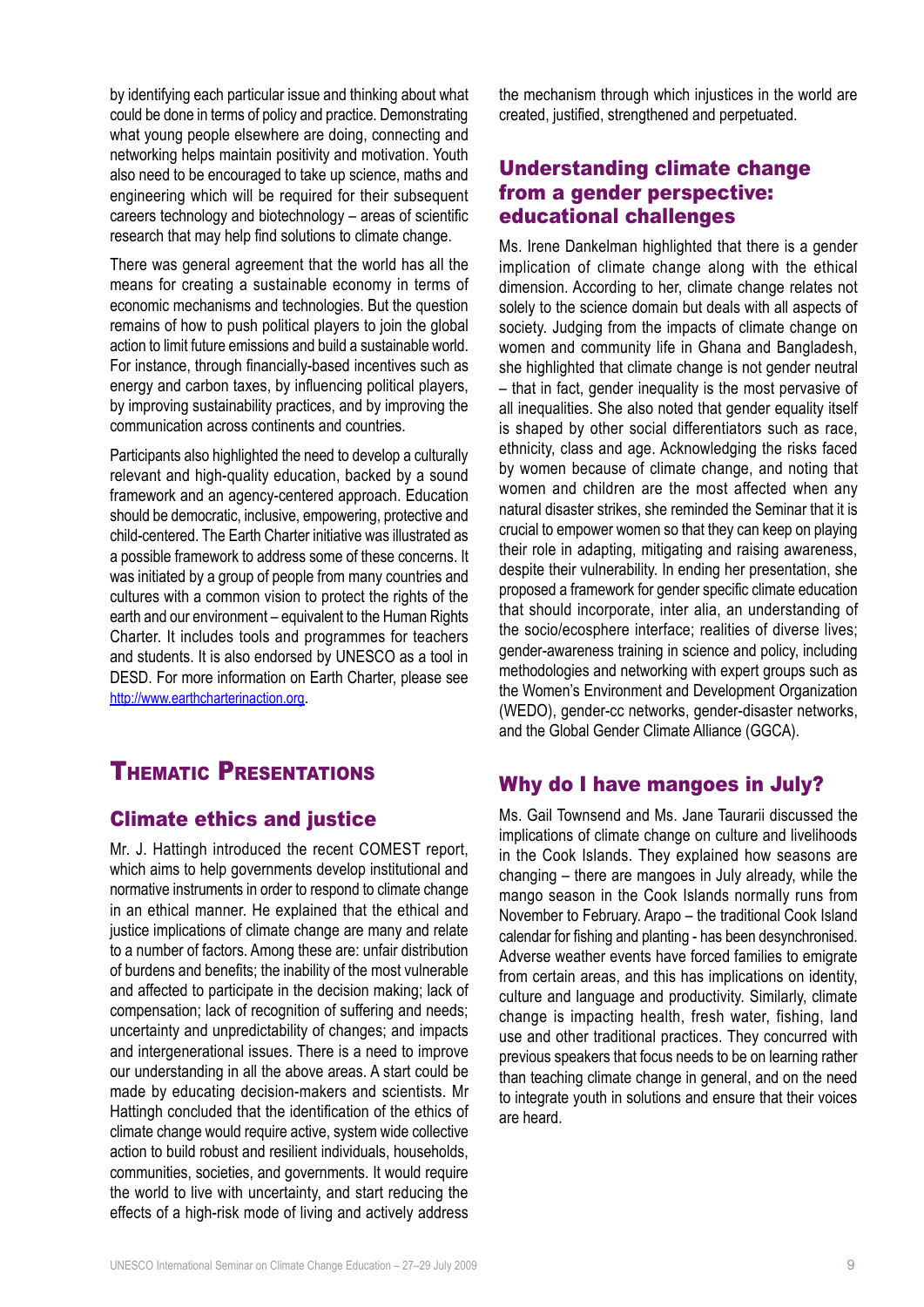

## **Discussion**

Participants noted that there is a need to educate parents in order to fight the disillusionment of their children. Too many parents do the opposite of what is taught at school, and thereby put contradiction in children's minds. It was also felt that parents are often overprotective and do not let children express themselves. However, children are resilient – perhaps more than adults. It is important to let them face the facts, sooner rather than later.

Referring specifically to CCE in developing countries, some participants expressed their concern of the very low level of awareness of what climate change means, its causes and consequences, and how to address them - even though developing countries stand to be the most impacted. As developing countries contribute very little to climate change in terms of green house gas emissions, the focus should be on vulnerability and adaptation. It was emphasised that CCE and ESD should be oriented according to the context, taking into consideration local traditional knowledge and practices. Passing traditional knowledge and practices to children and young people forms the core of World Heritage education, for example. Starting at a very young age, children are encouraged to have a sense of their identity, traditional values and knowledge - and understand that their actions have an impact, positive or negative.

Global networking between those countries who contribute less and those who contribute more was proposed as a way to empower people from the former, and bring their voice to the international arena. Given the many differences between countries regarding their responsibility for climate change as well as their political and economic organization, climate change provides an opportunity for countries that are historical contributors and those impacted by climate change to work together to understand what it means to be responsible and to redefine humanity. It was also noted that often we think that problems such as climate change are to be solved by the government or scientists. However, we all need to be aware that we are involved - and recognize the need to educate the "person on the street'.

Participants felt that climate change is still not getting the visibility it deserves. Governments should be convinced to bring climate change in the same arena of attention as influenza A, the financial crisis, and other news getting big media coverage.

# **PLENARY II** ClimaTe Change eduCaTion – a mulTifaCeTed Challenge

As moderator, Ms. Heila Lotz introduced the session by stating that climate change is a challenge for the society as a whole. Redefining education  $-$  in terms of its purpose, content, approach and pedagogy, is part of redefining society to address climate change. This should lead to a future-orientated education that would enable and empower learners in the education system to develop the competency, knowledge and skills that will enable them to live a sustainable future.

## **KEYNOTE ADDRESSES**

#### Climate Change implications for SIDS

Dr. Leonard Nurse began by reiterating that there is no longer any argument as to whether the climate has become warmer - nor as to the cause of this warming - over the last 150 years. He outlined the main drivers and trends over the course of this warming trend, starting at the time of the industrial revolution. He then went onto model climate change projections for the 3 main SIDS regions – the Caribbean Sea, the Indian Ocean and the Pacific Ocean: rising sea levels, increasing draught, increase in frequency and intensity of tropical cyclones/hurricanes, etc. He expressed concern regarding the major risks and impacts SIDS will have to face in the future due to climate change, which will have many negative effects on natural ecosystems and on socio-economical conditions. The forthcoming impacts of climate change on agriculture, fisheries, forestry, tourism and trade will put SIDS populations in danger. SIDS also have low adaptive capacity and the cost of adaptation is high relative to the GDP. According to Dr. Nurse, it is time to drastically reduce global greenhouse gas emissions to a level that minimizes economic, social and environmental dislocation, and to build the necessary capacity to enable SIDS to access maximum benefits from facilities such as the Clean Development Mechanism (CDM) and the Adaptation Fund under the UNFCCC.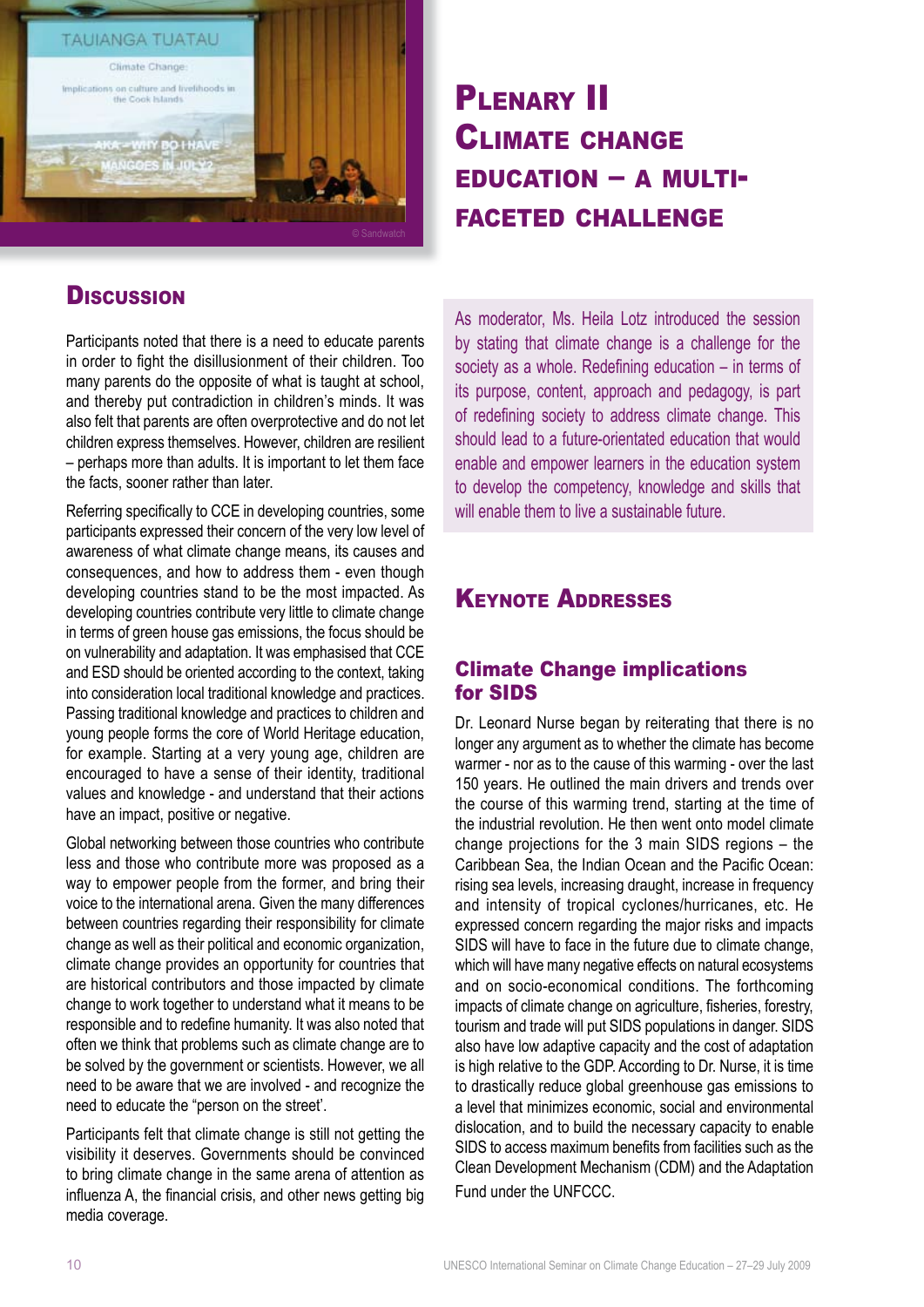#### Climate literacy and climate change education

Ms. Carole Young defined climate literacy as the ability to participate in a discourse about climate change with a full understanding of the terminology. To be climate literate, teachers and students need to have: a basic understanding of scientific concepts – with a deeper level of 'systems thinking'; develop attitudes and values that reflect respect for the environment and all its components; and sense of personal and social responsibility. In her view 'sustainability' literacy and climate literacy go hand in hand. She highlighted her experiences of cross-curricular and collaborative work with teachers from various disciplines, scientists and students on developing and implementing sustainability learning programmes. She provided the example of SEREAD – the Scientific Educational Resources And Experience Associated with the Deployment of Argo Drifting Floats programme - a tool for teachers which aims to support them towards making their students literate about weather patterns, role of oceans and climate change. SEREAD is an interagency initiative with multiple donors, implemented in several Pacific Island countries including Samoa, the Cook Islands and Fiji. Elaborating on her experience with SEREAD, she emphasised the need to be flexible and innovative, and able to adapt to countryspecific contexts in the development of tools and materials for teaching and learning about climate change

## **Discussion**

Participants emphasized the need for demystifying scientific language – especially in SIDS. An example of the challenges this entails is the Pacific, where science is not taught in local/indigenous languages. It was felt that teaching and learning climate change in a foreign language, in this case English, prevents students from really comprehending that it is also a local issue - and not just something that belongs in text books or is only happening elsewhere in the world.

Thus, pedagogy on climate change in a foreign language is seen as a very serious issue. One way to address this is through developing literacy strategies around climate change. Another alternative is to translate material into local/indigenous languages, even though the difficulty of choosing the correct translation of technical terms in these languages remains. In addition, it was felt that understanding climate change requires other basic transferable skills such as interpretation and comprehension, not just basic science. Interpreting a graph, for example, should not be addressed only in climate change education, but should be taught to children in biology, chemistry, geography, etc.

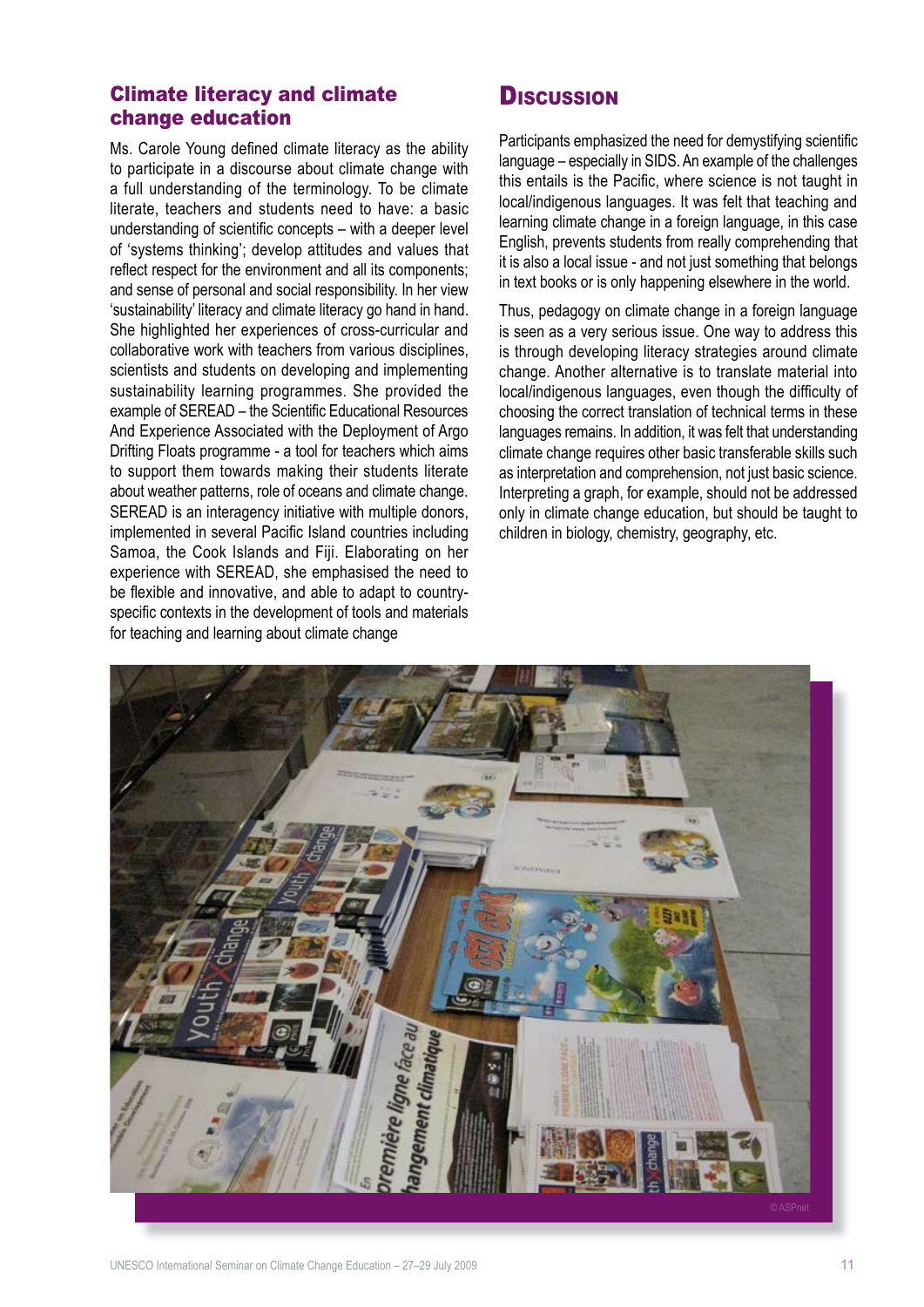## **THEMATIC PRESENTATIONS**

#### Climate change education for and in SIDS

Ms. Jeanette Larue reiterated that given the huge implications of climate change to SIDS, promoting education around the subject is crucial. Education can change the way in which things are done through behaviour modification, and can offer both medium and long term solutions to climate change challenges, including building a more resilient population. Using her experience in the Seychelles, she explained that climate change education must be child–centred and participative – otherwise students tend to get bored easily. Providing critical knowledge, skills and values; creative problem solving; and social transformation are some other criteria. She went on to list a number of initiatives that are underway: mangrove rehabilitation, Sandwatch, coping with food shortages through promoting local and traditional crops, and rainwater harvesting to address drought. To address some of the challenges, she proposed more networking for CC educators (local, regional & international), in order to stimulate the sharing of experiences, best practices and resources – and to ensure consistency between sustainable development strategies.

#### The United Nations Framework Convention on Climate Change and Education (UNFCCC)

Ms. Laurence Pollier introduced Article 6 of the UNFCCC on Education, Training and Public Awareness, which calls on governments to promote the development and implementation of educational and public awareness programmes, promote public access to information and public participation, and promote training of scientific, technical and managerial personnel. The New Delhi work programme is a flexible programme of action engaging all stakeholders, and recommending a list of activities that could be undertaken at the national level to facilitate the implementation of Article 6 activities. The educational scope of Article 6 relates to development/implementation of education and training programmes focused on climate change targeting young people and secondment of personnel to train experts. In formal education, action translates into further integrating climate change issues into curricula and identifying needs and tools for facilitating the implementation of the framework. In terms of implementation, developed countries are far ahead of developing countries. To address this gap, she mentioned a host of activities including: development and integration of the subject of climate change into curricula; development of educational materials; training of teachers; and strengthening academic and research institutions. She

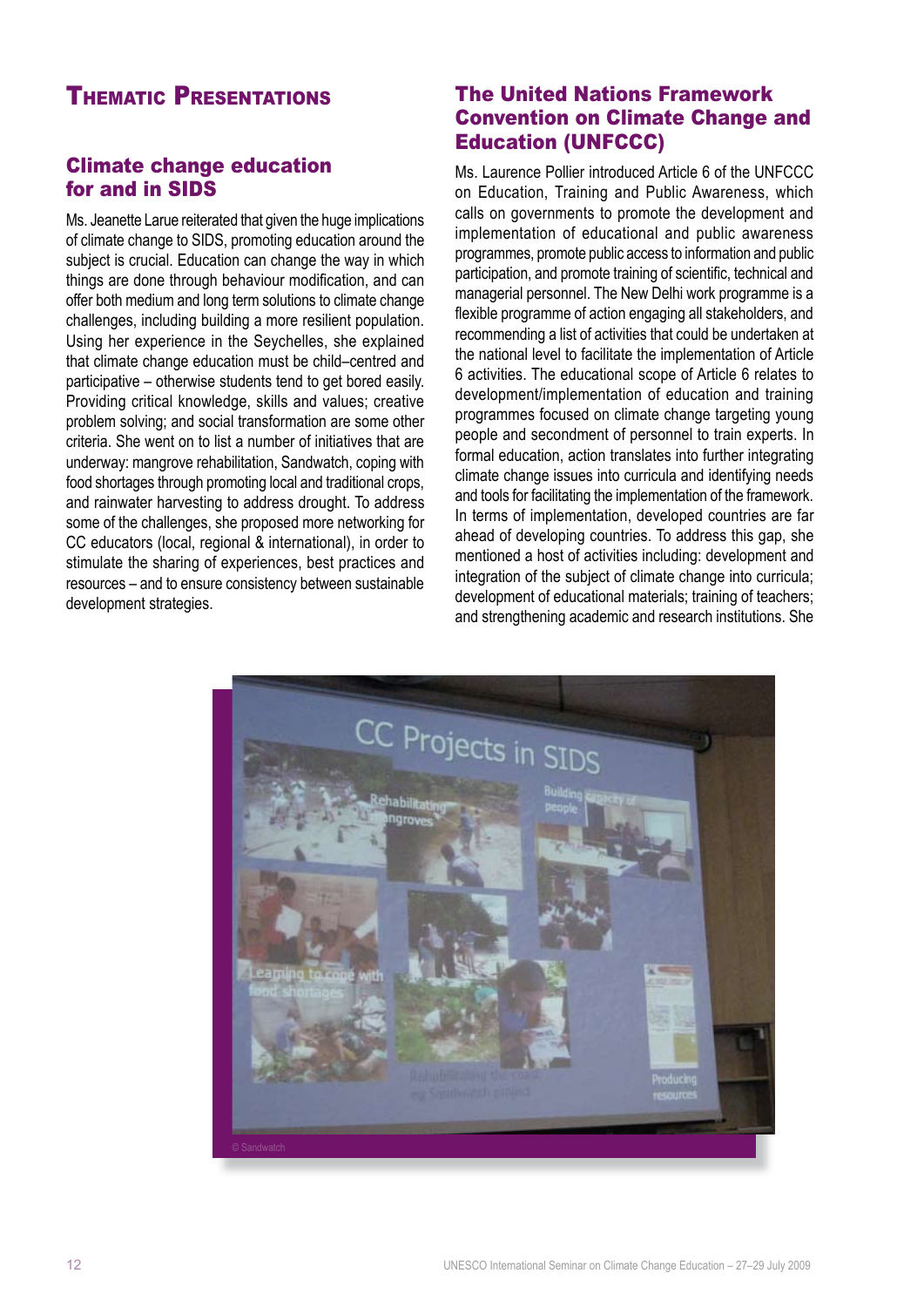highlighted the Climate Change Information Network (CC:iNet) – a web portal which serves as a clearinghouse for information sources on public information, education and training in the field of climate change. In ending her presentation, she reminded the participants that education will not be on the agenda of COP 15 even though it is a high priority in UNFCCC.

#### ESD and Climate Change **Education**

Mr. Philippe Saugier outlined the Carboschools initiative as a tool where scientists and teachers work together towards understanding and tackling climate change issues. He emphasised that the educational response to climate change worldwide has to be elevated to the same scale as the challenge it represents. He highlighted the immediate priority of including education in climate negotiations at the same level as mitigation and adaptation. To achieve this, he called for more investment and reforms of the educational system. He proposed a carbon tax where part of the income benefits education through direct CO<sub>2</sub> offsetting in school communities, and for long-term societal change by mainstreaming ESD. In addition, he summarized the key messages that emanated from the Climate Change workshop at the 2009 World Conference on ESD in Bonn.

#### Climate Change Education Campaign by the Ministry of Education in Denmark

Mr. J. Dalsgaard defined the challenge of climate change education as he sees it: How to mobilize the necessary time, resources and teachers<sup>n</sup> commitment to interdisciplinary, problem solving and action-oriented climate change education. He then gave an overview of the campaign initiated by the Ministry of Education in Denmark in order to put CCE issues on the negotiating table at COP 15. He highlighted climate education initiatives such as the **Bliv klimalærer** programme aiming to build up a Danish climate teachers network, which has already 2000 + teachers involved from all over the country. They act as resource persons on climate change education and share experiences among them. A number of resource materials have been developed with the help of the Danish government, including "Tikopia – Living with tropical cyclones". In order to expand these efforts globally, an international teacher's website, www.teacherscop15.dk has been launched by the Danish Ministry of Education as a sub-site of the COP 15 official website. J. Dalsgaard also announced the upcoming international teachers' conference "Inspiring Climate in Education" (ICE 09) which will be held in Denmark in October (http://www.ice2009.org/) . He ended by highlighting Denmark's close cooperation with UNESCO on various climate change and education initiatives.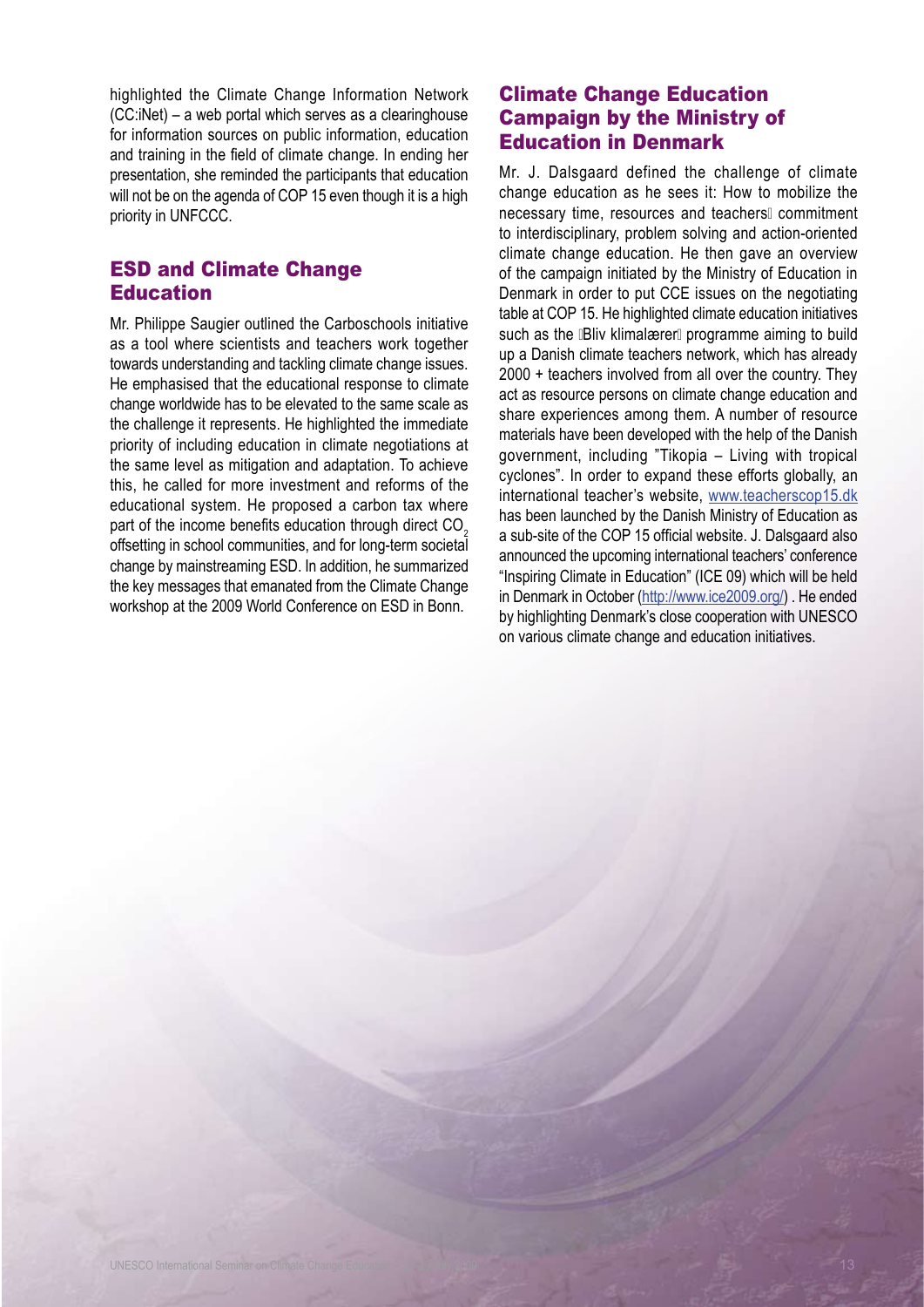# PLENARY **III** Selected climate change education practices and tools

This session aimed at demonstrating and sharing a number of tools and good practices related to climate change education. Some of these initiatives have been around for a while, while others are recent or new.

#### 'Climate Change' in Teaching and Learning for <sup>a</sup> Sustainable Future

Dr. Clayton White began by posing the question: what is education for? In the words of David Orr, all education is environmental education - and as heard during the previous sessions, there is a need to move away from 'adjectival' educations. He presented a multimedia teacher education programme produced by UNESCO and called "Teaching and Learning for a Sustainable Future" (TLSF) (http://www. unesco.org/education/tlsf/). TLSF contains over a 100 hours of pre-service and in-service training material for teachers, curriculum developers and policy makers. Acknowledging Ms. Young's remark that only 2% of all teaching materials produced actually get used in classrooms, he emphasised that the crucial part is in follow-up support, to disseminate the tool, to provide appropriate training, to back-up, and to create a community around the resources. The forthcoming TLSF Version 6 has been significantly updated and redesigned, and will include two new modules, one of which focuses specifically at climate change. The Climate Change module provides resources for teachers so that they can feel confident in their knowledge of climate change science and the impacts of the climate crisis, and plan interesting and relevant lessons for their students. The tool is flexible and adaptable to national and local contexts.

### **SANDWATCH**

Dr. Gillian Cambers and Mr. Paul Diamond presented the Sandwatch programme. Dr. Cambers outlined the vision of the programme: to change habits on a community basis by building ecosystem resilience, and to develop awareness of the fragile nature of the marine and coastal environment and the need to use it wisely. She also explained the methodology "MAST": monitoring the environment; analysing the results; sharing the findings with everyone (children parents, teachers, decision-makers, civil society, etc.); and taking action. She discussed the example of Sandwatch activities in Dominican Republic, where Sandwatch groups managed to catalyse an injunction against a hotel which built a jetty without permission or proper scientific assessment. Lessons learnt so far from the programme include: always employ accurate scientific and relevant information; target changes likely to take place in the next ten years, while keeping the longer term picture always in mind; focus on those particular changes relevant to a particular group's interests; and provide examples of positive action that groups and individuals can undertake. In addition, she presented the new Sandwatch Manual (which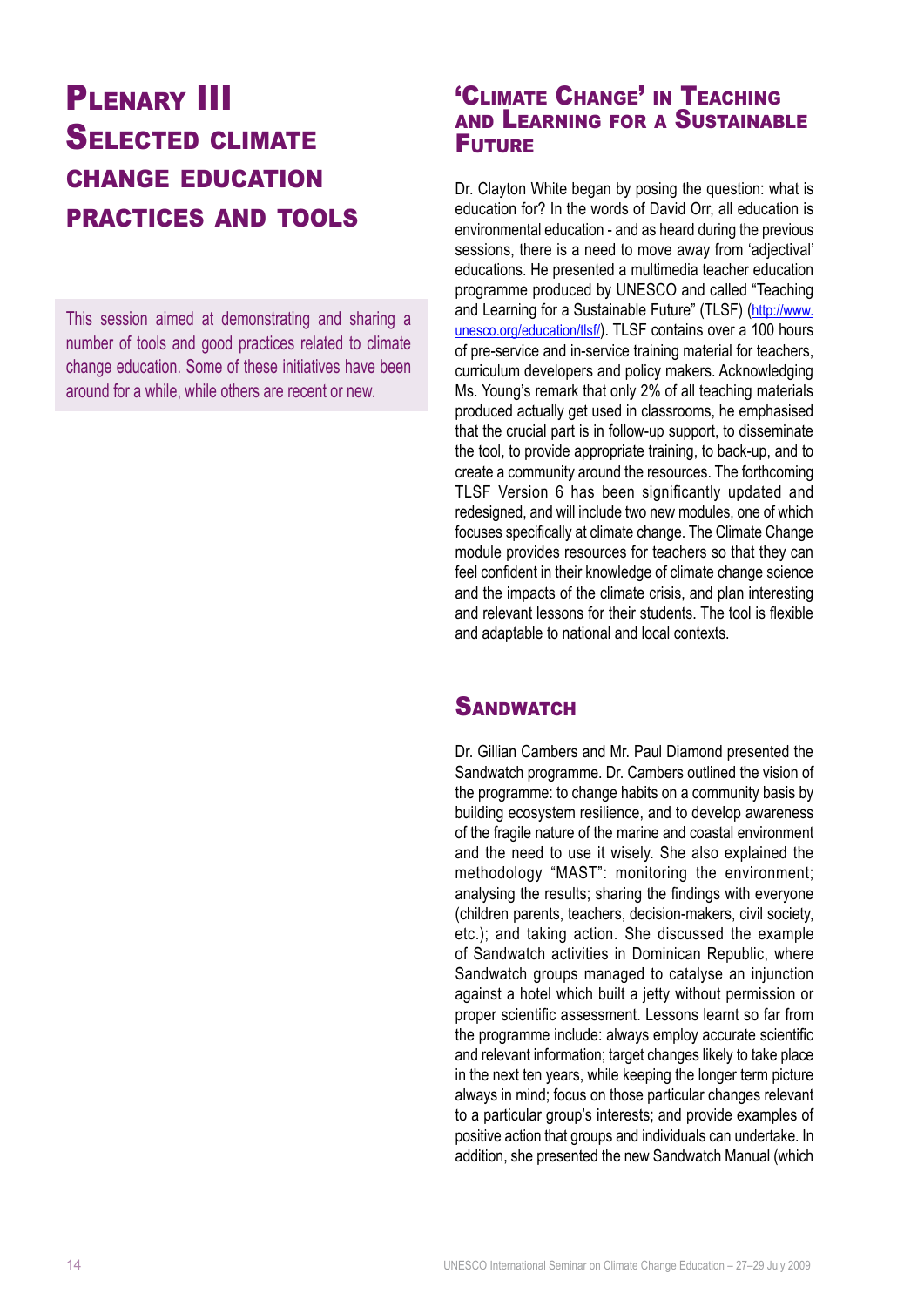will be available on the Sandwatch website at the end of August 2009). Mr. Diamond talked about the networking aspects of Sandwatch through the establishment of local networks; displays; power point presentations; establishing a website; using the media; making a newsletter; social networking; and making a video.



#### **VISUALISATION OF CLIMATE CHANGE**

Ms. Julia Hasler introduced the project "Visualizing and understanding the science of climate change". The chemistry profession and chemistry educators play a crucial role in creating understanding about global climate change and working toward solutions. The objective of this project is to develop a set of interactive, web-based materials for global dissemination to help students visualize and understand the underlying science of climate change. Target audiences are (a) teachers at the secondary and first year tertiary levels, (b) students at those same levels, and (c) chemistry professionals. Visualizations will emphasize the fundamental chemistry of climate processes, but will also present research climate models, and place anthropogenic inputs to our atmosphere in a geo-political context. The project is a collaborative effort among a number of organisations led by the International Union of Pure and Applied Chemistry, and will contribute to the International Year of Chemistry in 2011.

#### **CLIMATE CHANGE EDUCATION ACTIVITIES AND THE DANISH ASSOCIATED SCHOOLS PROJECT NETWORK**

Mr. Carsten Skjoldborg highlighted activities undertaken by the Danish ASPnet (Associated Schools Project network) in collaboration with the Ministry of Education to raise students' awareness about climate change and education for sustainable development in general in the context of UNDESD. A booklet explaining ESD and the Decade has been produced and is available online at http:// www.ubuportalen.dk/images/stories/dokumenter/unu\_web.pdf. Thirty-five primary and secondary schools participated in the "relay race for sustainable development", where each participating school had to undertake a small project relating to sustainable development and pass on a 'sustainable baton' which ended with them handing it over to the Minister of Education . This event marked the launch of DESD in Denmark. Other projects include, "Images from the Future" where students were asked to visualise how the world would look in 30 years, and to present their vision in the form of drama, news articles, presentations, etc. These were displayed in the Danish National Museum. Finally, Mr. Skjoldborg presented a project through which students generated electricity for their school by using an exercise bike connected to a generator and battery.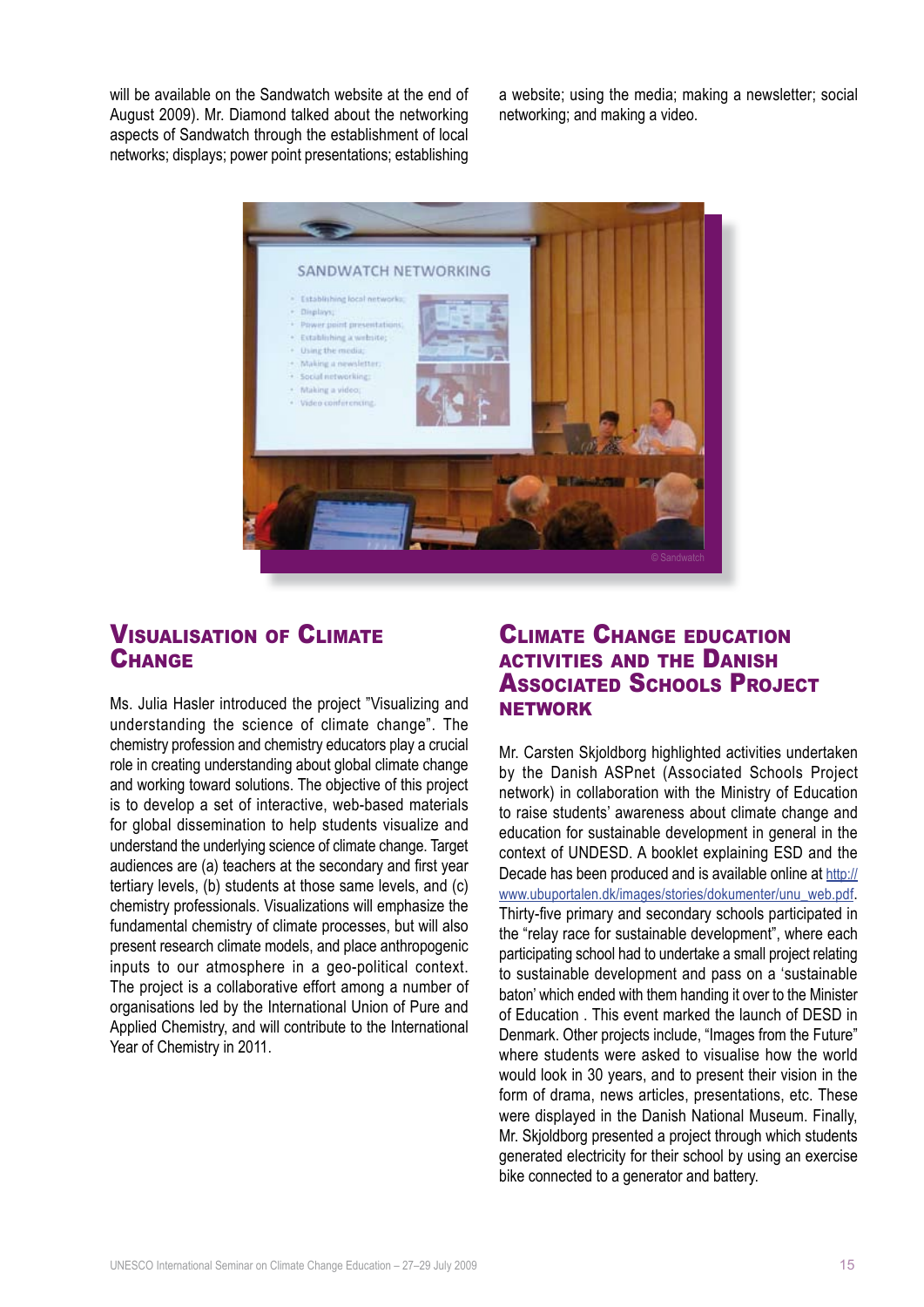## **DISCUSSION**

Questions were raised on the lack of reference to adaptation and disaster risk reduction in climate change education materials and tools. Another issue raised concerned the scale of activities – given that most of the examples discussed were of small scale. A key issue is therefore how to up-scale initiatives to influence teachers and students to change their behavior. One participant noted that there are 56,000 teachers in Costa Rica alone, and about 60 million across the globe.

A number of participants noted that national science policies were not well developed and have little impact in rural areas. such as in the small island countries of the Pacific. Decision making at the local level is centered on the traditional and customary roles of leaders in the rural communities rather than on science. It is a huge challenge to change behaviors within this context.

In summing up, Mr. Hopkins as moderator, noted that much was said about formal education, and therefore that the Seminar up to now had focused on the "supply" side of education, without considering the "demand side". However, it is crucial to take into account this "demand" side, which gathers all the people who need to be convinced that there is a changing climate and that there is a need to educate about climate change all over the world. To move CCE forward, it is wrong to only think in education terms, i.e. on how to reach teachers and students. It is important to work

on how to reach each citizen of the world and make him/her understand sustainable development and climate change issues. Of course one needs to engage the world system not only through education but also through training and public awareness. In doing so we could hope to let people – not only in Western countries but also in developing ones – see climate change as a number one issue to tackle.

He echoed Carole Young's remark, and said that it is important to change curricula. It is important to prepare new materials and make them available to teachers and students. However such efforts are not worthwhile if they stop there. Rather than just providing financing, we need to think further, and ask how to use such materials; how to take charge of them and how to assess them. Therefore, we need to look into reorienting the whole education system.

To build a sustainable world, Western countries – whose inhabitants have a heavy ecological footprint – must work on greening their society. Their current development pattern must not be exported towards developing countries, as this would risk building a very unsustainable world where everyone will consume more and more until all the resources will be depleted. Hence, he called for North-South collaboration towards developing a vision of what is good education, towards what purpose, and how to go about it.

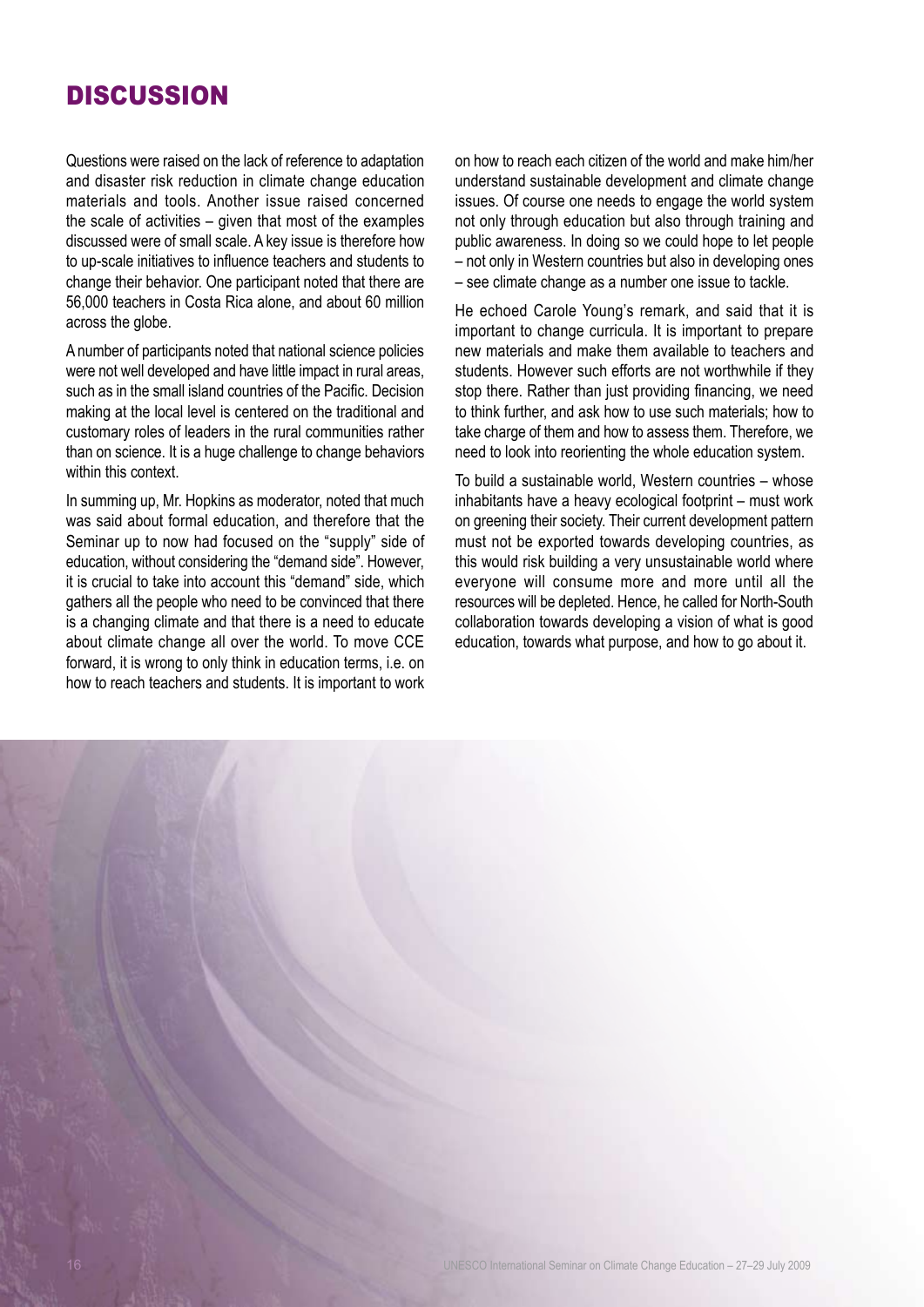# **THEMATIC WORKING GROUPS**

Following the plenary sessions of Day 1, participants were divided into three groups, for more detailed discussion on the following themes:

**Working Group 1:** Integrating climate change education into educational policies, programmes and curricula

**Working Group 2:** Climate Change education tools, materials and good practices

**Working Group 3:** Mobilizing / engaging networks and partnerships for climate change education

The groups were given specific terms of references to guide them in their discussions and the outputs expected of them.

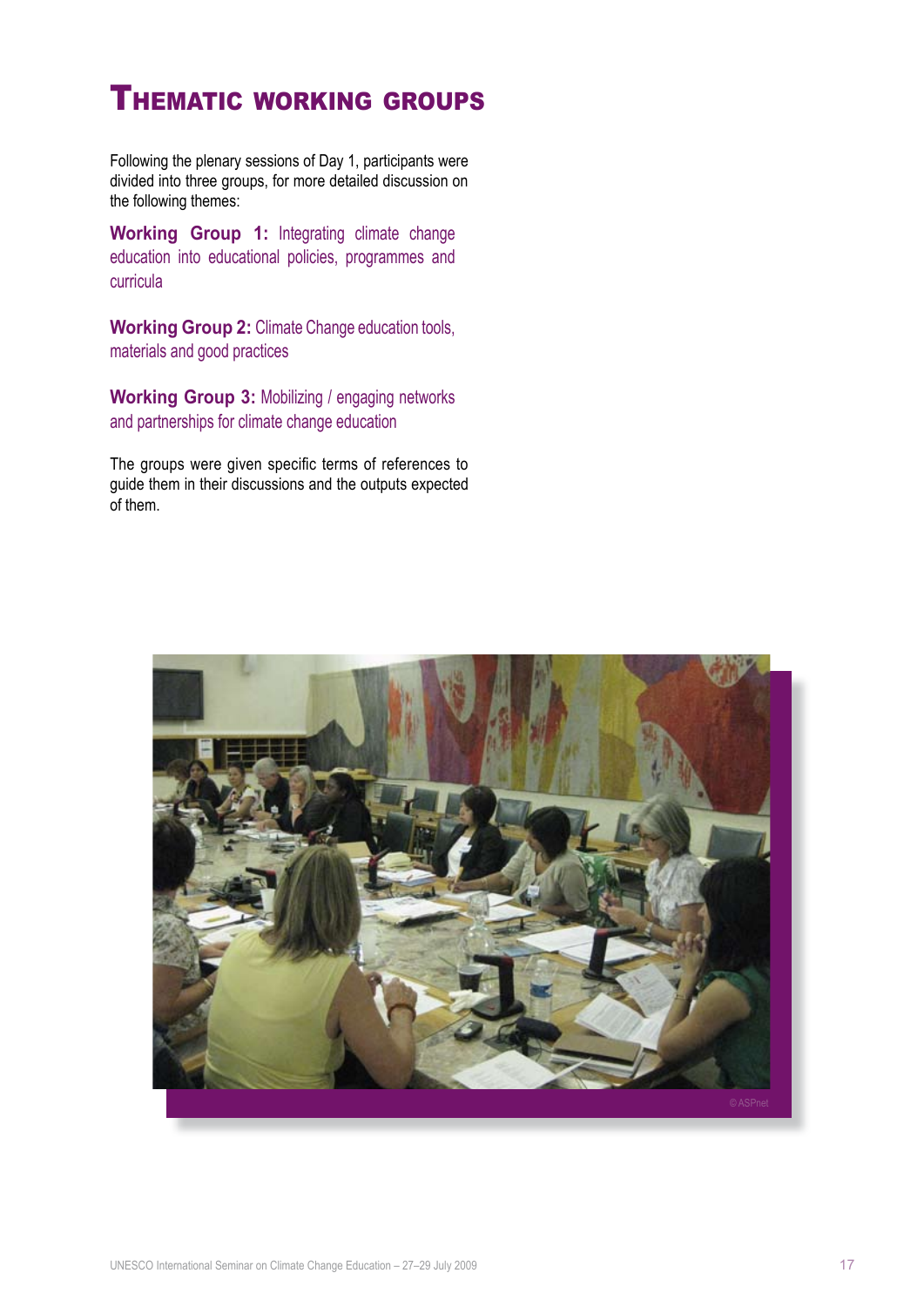#### Working Group I: Integrating climate change education into educational programmes and school curricula

Working Group 1 began its work on the premise that past and current approaches to education have undoubtedly led to the current environmental situation and thus solutions can only be found in a repositioning of education and learning in all aspects of how we live. The current crisis therefore, presents a unique opportunity to utilize the principle of ESD to drive humanity's response to climate change.

The group identified a number of challenges: educational reform - towards a more student centred and participative education; institutional limitations – in terms of lack of capacity; stakeholder engagement – not just of ministries of education, but of students, educators parents and communities as a whole; localization – meeting local needs; funding – not only looking for additional sources but to for efficiency in its utilization and evaluation of change.

In terms of taking action, the group called on UNESCO to be driving force to support countries to review and reorient their education systems to provide quality education that focuses on developing competencies of students to respond to change and contribute to a sustainable future. These could be in the area of curriculum development, eco-friendly procurement and infrastructure, professional development, and pre- and in- service education.

Working Group 1 reminded participants that CCE should not become a new "adjectival" education. It expressly demanded to drastically accelerate the mainstreaming of ESD and with it CCE in all its components, in all sectors and levels of education, public awareness and training worldwide.

It was suggested that such mainstreaming should involve:

- changing learning environments to become carbon neutral;
- **F** reforming educational systems towards sustainability: curriculum change, structural change and reorienting teacher education;
- **·** improving preparedness for and adaptation to climate change impacts in SIDS and all other vulnerable places;
- **In conclusion, the group requested UNESCO and** Denmark to lead a concerted action to address the above mentioned challenges and recommendations.

#### Working Group 2: climate change education tools, materials and good practices

Working group 2's problem statement noted that there is an abundance of materials useful for and used in climate change education. However, there are also many issues such as: a lack of concern for pedagogy in many materials, adopting passive and transmissive - rather than participatory - approaches; the variability of quality of resources; the difficulty to access materials in local languages; the difficulty in identifying appropriate materials according to the context and location; and the lack of interaction and cooperation between materials developers and users. Clearing houses, where they exist, are not quality controlled for content, nor are they user-friendly. The group also noted that while the internet is a useful tool, we need to be aware that there are many places in the world with little internet penetration and access.

In terms of gaps, they identified a particular need for materials to address the ethics of climate change and the social dimensions of climate change mitigation and adaptation

Bearing in mind the premise – "to manage the unavoidable and avoid the unmanageable", they envisioned climate change education to be: supported by information, materials and methodologies that are easily accessible; sensitive to the needs of specific forms of education and of various stakeholders; oriented towards solutions and positive action; adaptable to regional and national priorities; appropriate and responsive to local circumstances and concerns; and holistic, by considering scientific, ethical, economic and social dimensions.

Key approaches to climate change education should include: local, traditional and indigenous knowledge, perspectives and practice; participatory approaches; and learning through action and in the field.

A number of action points were proposed. Among these are: the need to develop a model to provide methodological guidance and background information for educators that will also provide tools for use in the classroom and is easily adaptable to the needs of different countries, different forms of education and different disciplines; a "community of practice" of teacher support networks; addressing specific gaps – particularly ethics of CC mitigation and adaptation; putting education on the agenda of COP15, and proposing that one of UN agencies takes the issue forward; and finally, an international inventory of resources.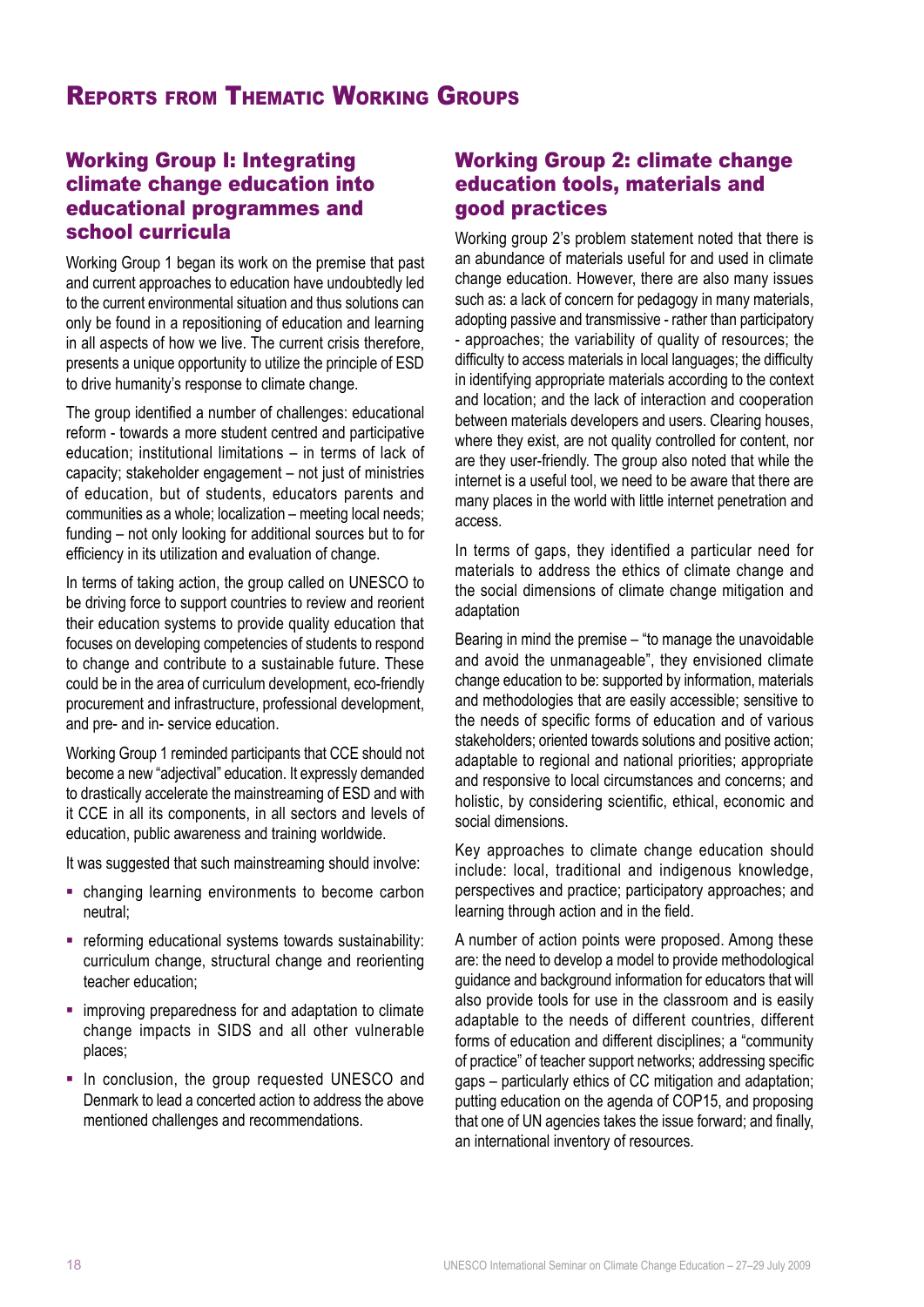#### Working Group 3: Mobilizing/ engaging networks and partnerships for climate change education

The group started by elaborating the desired and necessary characteristics or principles of climate change education. Among these, the group underlined the importance of giving students access to training and to the latest insights in climate science; enabling communities to integrate scientific material into their local and traditional knowledge systems, and conversely to enrich scientific knowledge with their wisdom. Particular emphasis was placed on empowerment of – and engagement in – creative and innovative contributions to climate change education methods.

In addition, Working Group 3 called for:

- better understanding of ecological, social as well as economic aspects and implications of climate change, and development of appropriate responses, paying specific attention to the needs of those living in poverty, children, elderly people, other vulnerable groups, and countries such as SIDS;
- **F** research on vulnerabilities caused by climate change, paying specific attention to the manner in which these vulnerabilities amplify and increase other vulnerabilities caused by other factors;
- strengthening the understanding of societal mechanisms through which these vulnerabilities are caused, justified, hidden, strengthened and perpetuated – and can be challenged.

According to the group, the main problem is how to share information coming from different sources and locations between many and diverse networks. This is due to a number of reasons, among which are: the lack of co-ordination between groups or executive bodies, complexities in working across sectors and agencies, problems in fostering and supporting national and regional networking and the lack of access to modern communication technologies in developing countries.

The group proposed the development of a climate change education knowledge hub coordinated by UNESCO, engaging international policy actors at strategic levels (Earth Charter, UNESCO, UNFCCC, IPCC, CBD, governments, youth, indigenous and women groups, etc.) as well as community-level initiatives. The primary purpose of the hub would be a doorway for the exchange of information on climate change education for scientists, educators, youth, funding agencies, media, NGOs, CBOs and any other interested parties.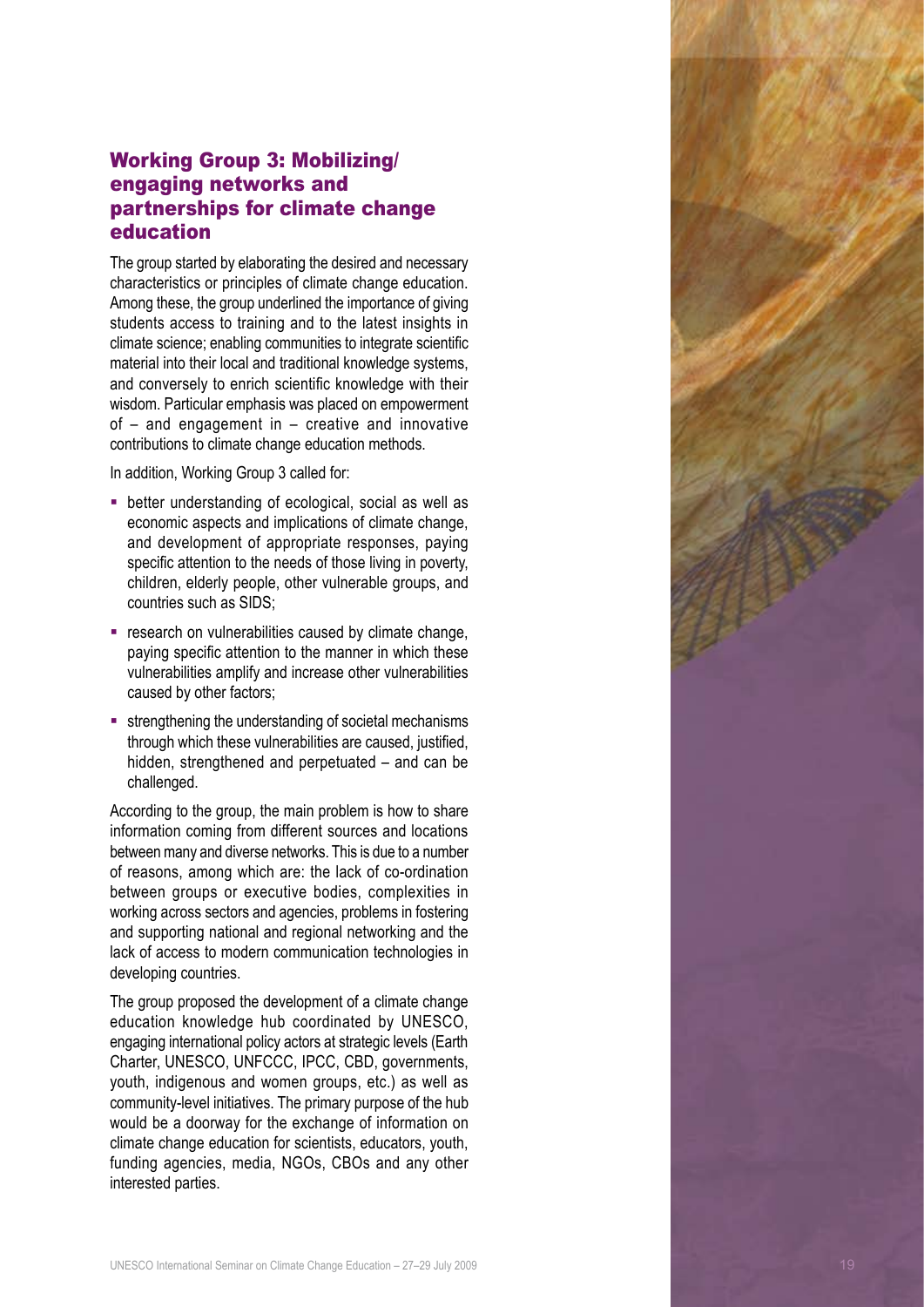**FINAL DISCUSSION** The last plenary session gathered all the participants following the end of the working group sessions. The session was co-chaired by Dr. Patricio Bernal, Mr. Mark Richmond and Ambassador Poul Erik Dam Kristensen.

> Dr. Bernal launched the debate by asking the following question: "how to ensure that what has been produced during the seminar can be moved forward in an effective way?"

> Participants commented on the need to clarify where the specific gaps are in addressing the ethical dimension of climate change. Similarly, the lack of materials, projects and activities on climate change adaptation as well as the social justice dimension was highlighted. A general consensus was that now, when the problem of climate change has been more or less universally accepted, the international community has to think carefully about how to face it and how to deal with its negative impacts. Adaptation must occupy a central place in this, as must mitigation. It is time to demonstrate climate change in a different way: not only from a physical and natural sciences point of view, but also referring to the social and human sciences.

> A lack of standards or standard setting in climate change education was another major issue highlighted. There is a need to develop guidance and leadership in this new discipline and reach an agreement on minimum standards for climate change education. However, it was acknowledged that we need to put things in perspective – to understand that it will take time and action from everyone. In some respects, seminar participants have called for an "education revolution" rather than a reform. This will require development of new tools, standard setting, organisation and involvement of the whole global community.

> A question referring to the interdisciplinary nature of climate change education was raised, asking how climate change could be integrated into curricula so that it feeds horizontally into all areas. Climate change calls for an interdisciplinary curriculum framework that not only is inclusive but also reinforces the links between science, the environment, and other important areas such as economy, culture, ethics and justice, gender equity, and peace. Further, the question of how to address uncertainty was raised. As there is a real lack of pedagogical materials and information on this subject, there is a need for building a strategy on how to deal with this issue from an educational and pedagogical perspective.

> Participants felt that precisely because of the uncertainty that exists in climate change – we don't actually know what we are preparing the children in the class now in the future for - integration of climate change education across the curricula is not enough and is not the best way to go. Rather, there is a need to prepare students for the future,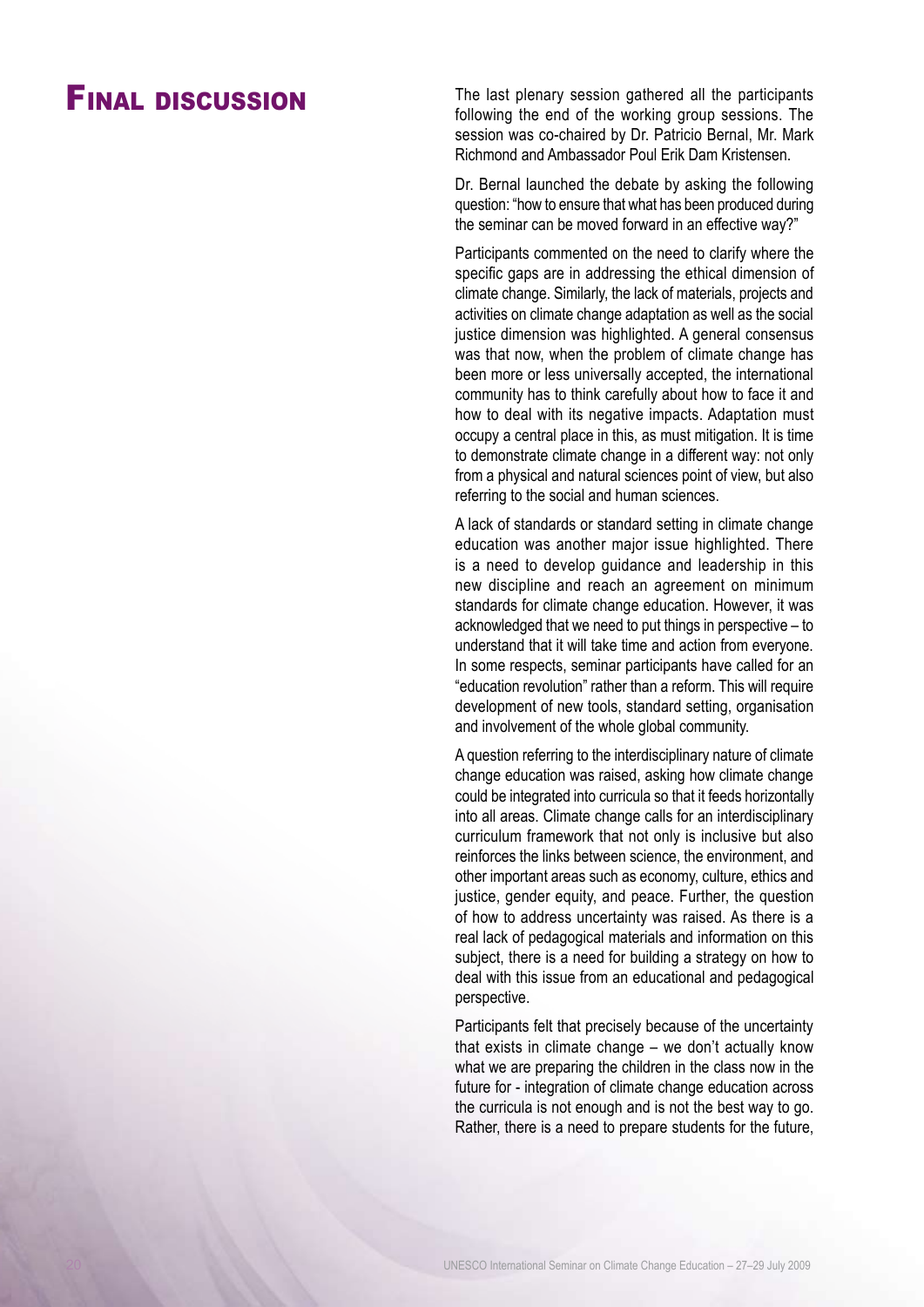not only teach them about climate change. Therefore, it is crucial to review the whole education system, to teach young people how to be critical thinkers, how to be lifelong learners, how to manage uncertainties and change, and how to be adaptable. Briefly put, we need to reform education systems to produce citizens for the future rather than simply individuals who know 'about' climate change.

It was also proposed that risk management is one way of dealing with uncertainties, as practiced by forecasters and insurance companies. Good risk management strategies in adaptation – such as promoted by the IPCC as "win-win" or "no-regrets" strategies - are appropriate in dealing with uncertainties.

Many participants felt that there is no lack of information at all – in fact we are drowning in information - but we still see little change. Therefore, as a next step, we need to ensure that we engage with experts knowledgeable behaviour modification and sociology. There is a gap between what students learn in school and actual societal behaviour. Education needs to be transformative. Necessary skills and concepts that would facilitate transformation (e.g. openmindedness, reflective and critical thinking, problem solving, etc) need to be included in all subject curricula.

The recommendations of the Seminar need to be translated into concrete steps and from the side of UNESCO, the Intersectoral Platforms on Climate Change, on SIDS and on ESD will play their roles towards making this happen. UNESCO will provide its support to a 'community of practice' (i.e. people who are interested and actively engaged in climate change and climate change education). The Seminar has also called for the development of a realistic and effective action plan. To pursue this, there are efforts to be made, more research in social and human sciences, ethical principles, and teaching materials which could be adapted to each particular situation. Finally, community empowerment is crucial to move such recommendations forward.

Concerning COP 15, it was recognised that governments play the lead as negotiators, and as the ones to decide what goes in and what goes out, and who will - in the end - be the ones to come to an agreement on climate change. UNESCO will support member states in putting forward climate change education, through UNFCCC Article 6, as a legitimate issue at COP 15.

A proposal was put forward to provide training for the high-level people who will participate in the international negotiations on climate change, for instance by organizing a Ministers of Education round table at UNESCO.

Participants requested UNESCO to facilitate the setting up of an 'advisory group' on quality assurance on climate change education materials and practices.

The interlinkages between DESD and climate change education calls for a joint agenda for addressing these two issues. The proposed 'hub' could provide the knowledge management base and would be an important support mechanism for countries. It was noted that this fits well with UNESCO's mandate to promote the 'climate change knowledge base' together with WMO within the UN system. To ensure action on the recommendations, the most straightforward approach is to integrate them into UNESCO's formal workplans, backed by adequate resources. However, communities, autonomous organisations and the United Nations agencies must also work together in a wider framework of cooperation.

The question of validating or assessing the quality of climate change education was addressed by Mr. Mark Richmond. It was proposed that a starting point could be a filtering of information to identify facts and expertise, through peer reviews of science, review of good practices and through expertise. The notions of professionalism and 'communities of practice' are important in this regard.

However, participants noted that there is an enormous gap between knowing and having access to information and changing behaviour. There is a need to investigate and understand why this is the case. We need more than just education. Mr. Mark Richmond said that UNESCO will do its best to put the recommendations into practice, and the report from this climate change education seminar will be tabled during the next meeting of the Inter-Agency committee on ESD.

In his closing remarks, Ambassador Dam Kristensen thanked all the participants, rapporteurs and the secretariat for their contributions and enthusiastic involvement. Implementing the recommendations of the seminar in our countries, workplaces, the General Conference here in UNESCO as well as at COP15 will be a huge task. Education and climate change is a long term area of work, but in the short term we can try to lobby our governments to take action at COP 15.

However, COP 15 is a largely political process focused on negotiations for post-Kyoto, and there is the danger that climate change education may fall on the wayside. Hence the necessity to impress on our governments that the political cost of leaving COP 15 without an ambitious agreement would be great.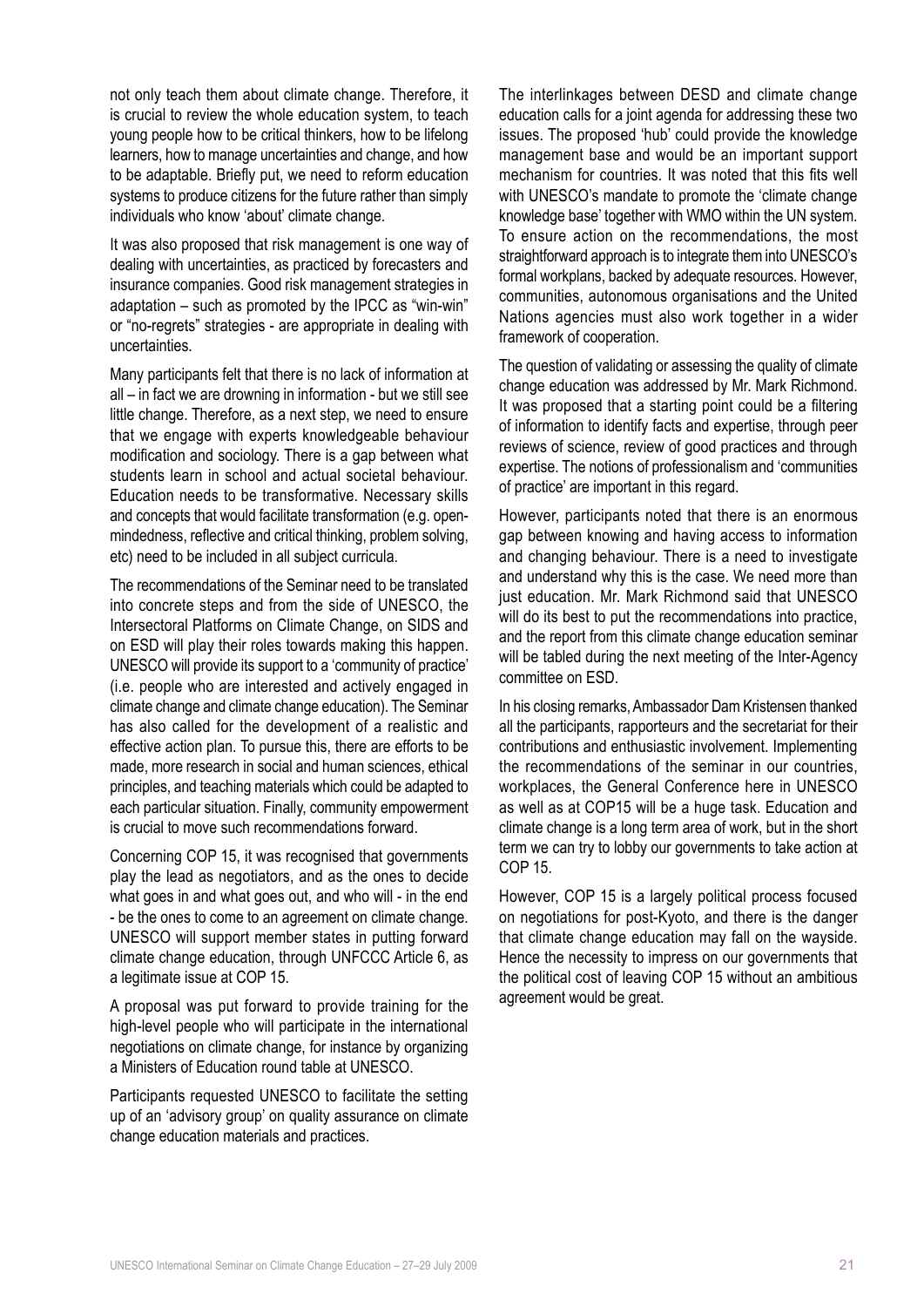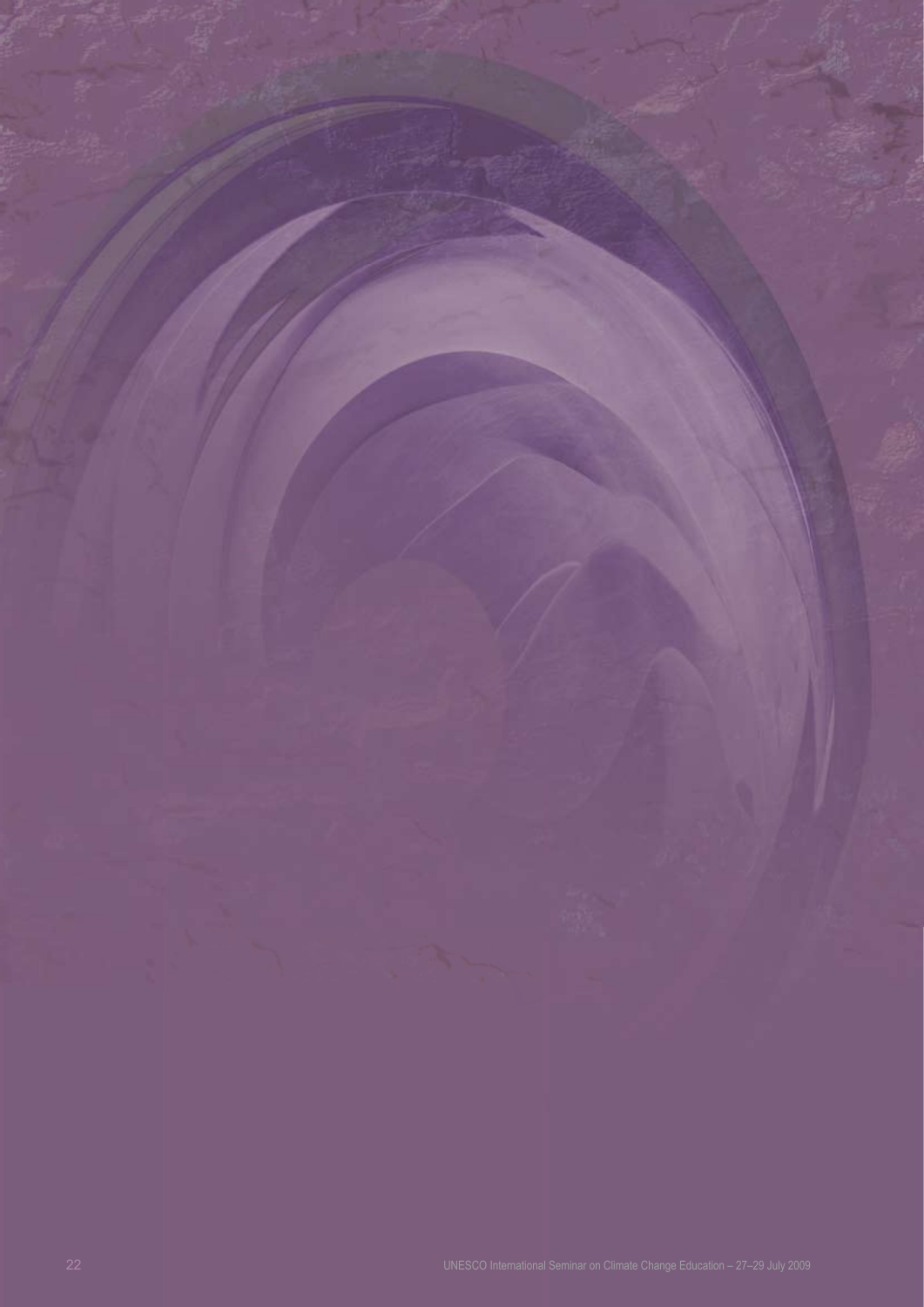# WAY FORWARD

The Seminar provided a unique opportunity to gather a number of key stakeholders from across the globe, in particular for SIDS to address the complex and urgent issue of climate change education. Through the plenary presentations on diverse topics related to climate change education and the ensuing discussions, participants explored the challenges encountered and possible solutions. Working in Thematic Groups allowed participants to delve deeper into these issues and provide a more refined vision for climate change education, the problems involved and propose a set of recommendations and coherent actions to move forward. Some of these are to be addressed by UNESCO and its partners for implementing relevant joint activities in climate change education, while others are of a more general nature.

Some of the key recommendations and actions proposed include:

- accelerate the mainstreaming of ESD and with it CCE in all its components, in all sectors and levels of education, public awareness and training worldwide.
- set up an advisory group and organise a technical meeting as soon as possible to define key steps leading to and continuing from COP 15, and to infuse the Bonn Declaration and other climate change and ESD related international commitments into COP 15; organise in that perspective a high-level education core event at COP15 and publicly release its outputs.
- **Example 1** identify and design, by 2010, as part of the New Delhi work programme review, the necessary support infrastructures and the long-term financial instruments for scaling up climate change education. In particular, involve UN agencies in (i) designing an "IPESD" devoted to advancing globally the educational response to climate change, as inspired from the great role played by IPCC to progress our scientific understanding; and (ii) investigating the possibility to channel part of the funds from Carbon Taxation and Carbon Trading to support ESD.
- undertake a full and relevant inventory of CCE related resources;
- **Enhance the education component of UNFCCC's** CC:iNet through close cooperation with UNESCO or alternatively establish a pilot clearing house dedicated to climate change education and identify a moderator to take it forward who will be supported by the teachers, policy makers, NGOs and other relevant partners;
- create better teacher awareness of climate change issues and engage them through Ministries and via curriculum;
- **Enhance cooperation between Ministries of Education** and Environment by disseminating information and discussing with them how to reform and/or improve the educational system.
- UNESCO be a driving force to support countries to review and reorient their education systems to provide quality education that focuses on developing competencies of students to respond to change and contribute to a sustainable future;
- National governments, in collaboration with UNESCO and other partners, review existing education policies, curricula and practices to clarify whether they promote or hinder the pursuit of a sustainable future and to encourage the reorientation of unsustainable policies;
- UNESCO, in the framework of the DESD, take a proactive role in assisting SIDS with the implementation of successful CCE initiatives incorporating ESD, taking into consideration the value of traditional, local and indigenous knowledge;
- UNESCO take the lead to create a "community of practice" for teachers' support networks;
- UNESCO take the lead to address specific gaps, particularly in terms of climate change ethics, justice and uncertainty, and adaptation;
- UNESCO to facilitate the setting up of an 'advisory group' on quality assurance on climate change education materials and practices;
- a CCE knowledge hub be established, as a doorway for exchanges of good practices, experiences and other information for CCE, to provide support for the development of valuable networks/partnerships within and between communities.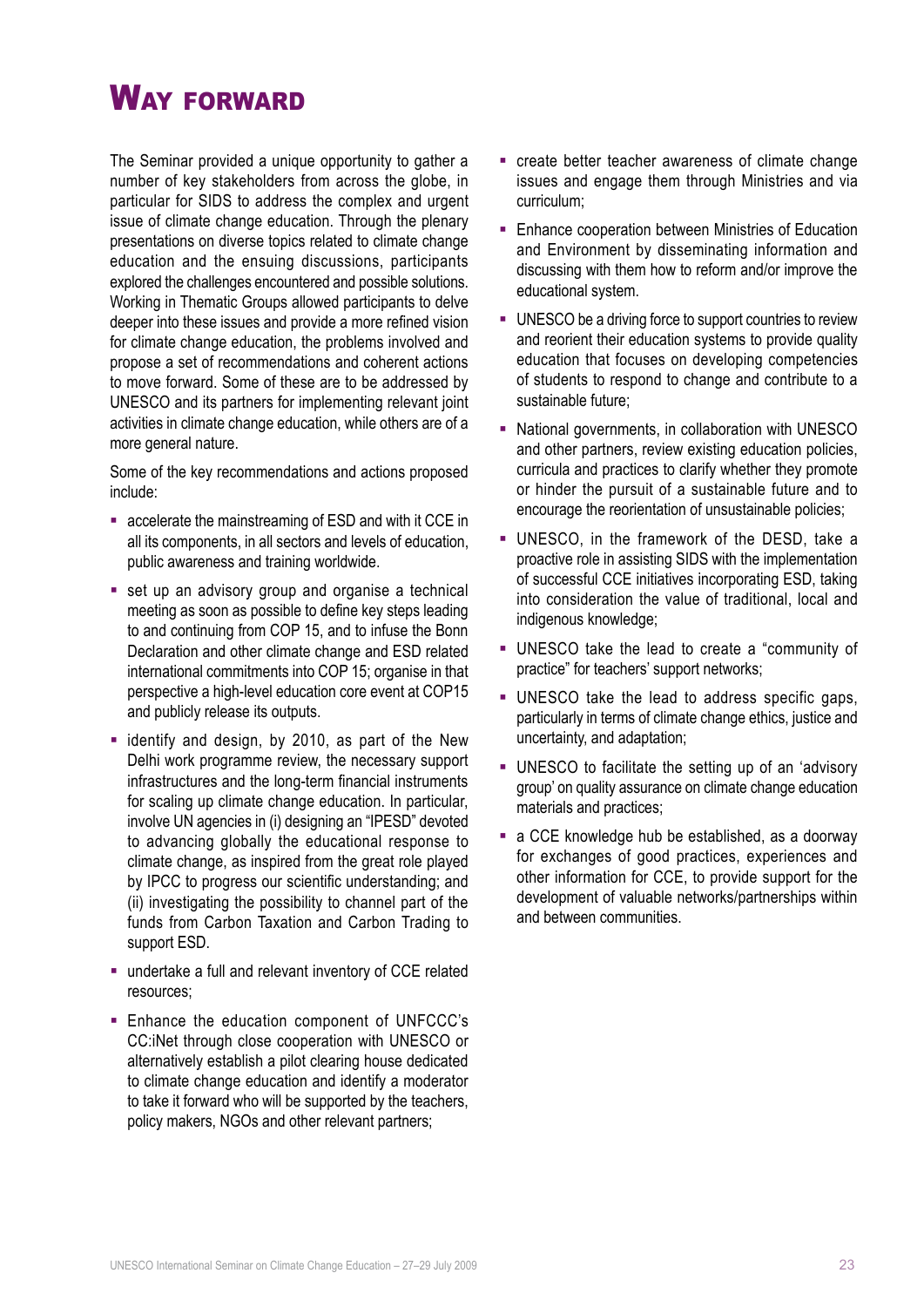# Annex I

# UNESCO International Seminar on Climate Change Education 27-29 July 2009 at UNESCO, Paris

#### **AGENDA**

| <b>DAY 1: MONDAY 27TH JULY</b>                            |                                                                                                                                                                                                                                                                                                                                                                                                                                                                                                                                                                                                                                                             |  |
|-----------------------------------------------------------|-------------------------------------------------------------------------------------------------------------------------------------------------------------------------------------------------------------------------------------------------------------------------------------------------------------------------------------------------------------------------------------------------------------------------------------------------------------------------------------------------------------------------------------------------------------------------------------------------------------------------------------------------------------|--|
| 09h00<br>to<br>09:30                                      | Registration                                                                                                                                                                                                                                                                                                                                                                                                                                                                                                                                                                                                                                                |  |
| 09h30<br>to<br>10h00<br>(Room IX)<br>10h00<br>to<br>10h30 | Opening<br>Koïchiro Matsuura, Director-General of UNESCO (15')<br>Poul Erik Dam Kristensen - Ambassador of Denmark to UNESCO (15')<br>Background and introduction to the seminar<br>Patricio Bernal - Assistant Director General, Intergovernmental Oceanographic Commission,<br>$UNESCO - (10)$<br>Mark Richmond - Director, Division for the Coordination of United Nations Priorities in Education<br>(10')<br>Douglas Nakashima - Chief, Section for Small Islands and Indigenous Knowledge (10')                                                                                                                                                       |  |
| 10h30<br>to<br>10h45<br>(Foyer)                           | Coffee                                                                                                                                                                                                                                                                                                                                                                                                                                                                                                                                                                                                                                                      |  |
| 10h45<br>to<br>12.30<br>(Room IX)                         | Plenary I: Climate change – scientific, socio-economic, cultural, gender and<br>ethical perspectives<br>Moderator: Eduard Muller<br>Keynote addresses:<br>Climate Change and its complexities - Henriette Rasmussen (20')<br>Climate Change, facts, impacts and global security - passing on the message to young people -<br>Philip Chris Reid (20')<br>Questions (15')<br>Thematic Presentations:<br>Climate ethics and justice - Johan Hattingh (10')<br>Understanding climate change from a gender perspective: educational challenges - Irene<br>Dankelman (10')<br>Why do I have mangoes in July? - Gail Townsend (10')<br>Questions (15')            |  |
| 12.30<br>to<br>14h00                                      | Lunch                                                                                                                                                                                                                                                                                                                                                                                                                                                                                                                                                                                                                                                       |  |
| 14h00<br>to<br>15h30<br>(Room IX)                         | Plenary II: Climate Change Education - A multi-faceted challenge<br>Moderator: Heila Lotz<br>Keynote addresses:<br>Climate Change implications for SIDS - Leonard Nurse (15')<br>Climate literacy and climate change education - Carol Young (15')<br>Questions (10')<br>Thematic Presentations:<br>Climate change education for and in SIDS -Jeanette Larue (10')<br>The United Nations Framework Convention on Climate Change and Education - Laurence Pollier (10')<br>ESD and Climate Change Education - Philippe Saugier (10')<br>Climate Change Education Campaign by the Ministry of Education in Denmark" - Jens Dalsgaard (10')<br>Questions (10') |  |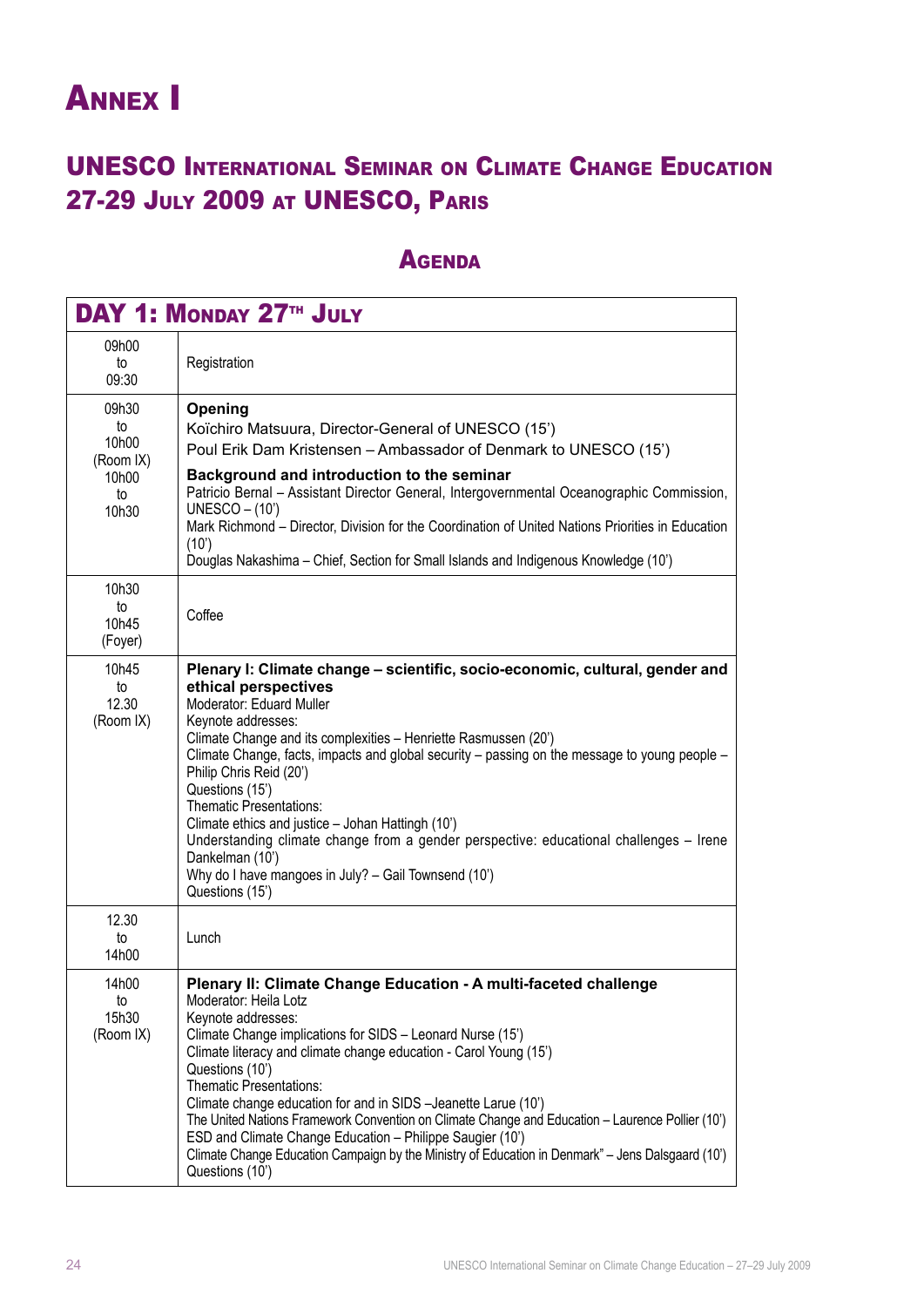| 15h30<br>to<br>15h45                                                   | Coffee                                                                                                                                                                                                                                                                                                                                                                                                                                                                                                                                                                                                                                      |
|------------------------------------------------------------------------|---------------------------------------------------------------------------------------------------------------------------------------------------------------------------------------------------------------------------------------------------------------------------------------------------------------------------------------------------------------------------------------------------------------------------------------------------------------------------------------------------------------------------------------------------------------------------------------------------------------------------------------------|
| 15h45<br>to<br>16h30<br>(Room IX)                                      | Presentations profiling selected Climate Change Education Practices and Tools<br>'Climate Change' in Teaching and Learning for a Sustainable Future - Clayton White (10')<br>Sandwatch - Gillian Cambers (10')<br>Visualisation of Climate Change - Julia Hasler (10')<br>Images from the Future - Carsten Skjoldborg (10')                                                                                                                                                                                                                                                                                                                 |
| 16h30<br>to<br>17h30<br>(Room IX)                                      | <b>General Discussion</b><br>Moderator: Charles Hopkins                                                                                                                                                                                                                                                                                                                                                                                                                                                                                                                                                                                     |
| 17h30<br>to<br>18h30<br>(Room IX)                                      | Screening of film 'Here to Stay'<br>The new environmental documentary "Nous resterons sur Terre" or "Here to stay" featuring Green<br>Cross International (GCI) founding President Mikhail Gorbachev as well as GCI Honorary Board<br>Member Wangari Maathai, environmentalist James Lovelock and philosopher Edgar Morin. The film<br>by filmmakers Olivier Bourgeois and Pierre Barougier looks at how humankind's state of harmony<br>with the planet has become unbalanced, raising the issues of urban sprawl, extinct species, depletion<br>of natural resources and global warming. More info: http://www.nousresteronssurterre.com/ |
| 18h30 to 19h30<br>(Foyer I, in front<br>of Salle I on<br>ground floor) | Welcome reception and viewing of exhibition 'How can we fight global warming locally?'                                                                                                                                                                                                                                                                                                                                                                                                                                                                                                                                                      |

| DAY 2: TUESDAY 28TH JULY          |                                                                                                                                                                                                                                                                                                                  |  |
|-----------------------------------|------------------------------------------------------------------------------------------------------------------------------------------------------------------------------------------------------------------------------------------------------------------------------------------------------------------|--|
| 9.00<br>to<br>9.30<br>(Room IX)   | Announcements<br><b>Summary of Day 1 - Charles Hopkins</b>                                                                                                                                                                                                                                                       |  |
| 09h30<br>to<br>10h15<br>(Room IX) | <b>Plenary III: Introductions to Thematic Working Groups</b><br>Peter Dogse                                                                                                                                                                                                                                      |  |
|                                   | Working Group 1 - Integrating climate change education into educational policies, programmes<br>and curricula                                                                                                                                                                                                    |  |
|                                   | Working Group 2 - Climate Change education tools, materials and good practices                                                                                                                                                                                                                                   |  |
|                                   | <b>Working Group 3 - Mobilizing / engaging networks and partnerships for climate change</b><br>education                                                                                                                                                                                                         |  |
|                                   | (more information on the themes and guidelines in annex document)                                                                                                                                                                                                                                                |  |
| 10h15<br>to<br>10h30              | Coffee                                                                                                                                                                                                                                                                                                           |  |
| 10h30<br>to<br>13h00              | <b>Break into Thematic Working Groups</b><br>Group 1 (Room IX)<br>Group 2 (Room VII)<br>Group 3 (Room VIII)<br>For each Group<br>Election of chair and rapporteur<br>Organisation of work (e.g. brief presentations, discussions in view of key issues and expected<br>outcomes for each thematic working group) |  |
| 13h00<br>to<br>14h30              | Lunch                                                                                                                                                                                                                                                                                                            |  |
| 14h30<br>to<br>16h00              | <b>Thematic Working Group Sessions</b><br>cont'd                                                                                                                                                                                                                                                                 |  |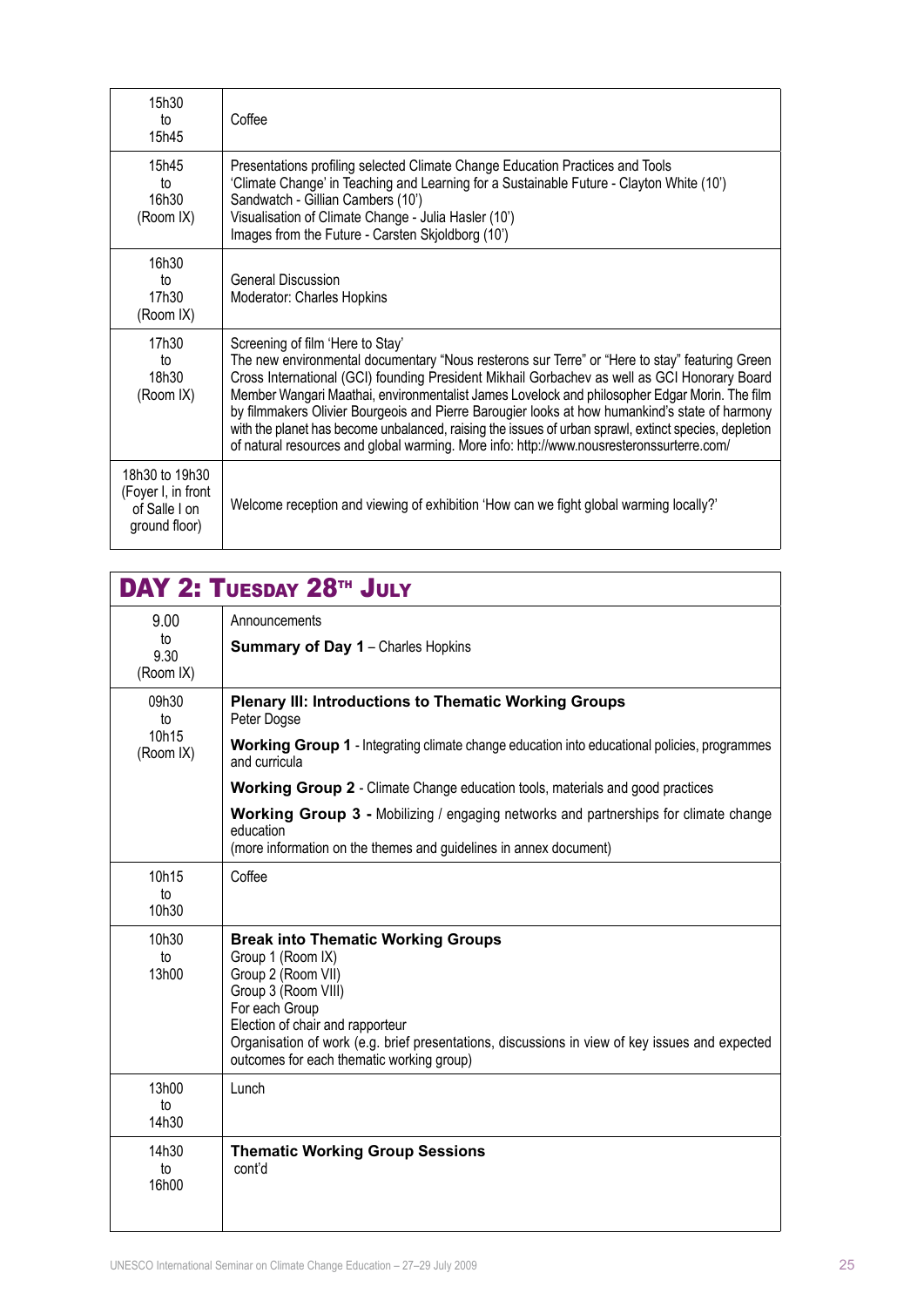| 16h00<br>to<br>16h15 | Coffee                                                                                                                                  |
|----------------------|-----------------------------------------------------------------------------------------------------------------------------------------|
| 16h15<br>to<br>17h00 | <b>Thematic Working Groups Sessions</b><br>cont'd                                                                                       |
| 1700<br>to<br>17h30  | Plenary IV: Report to plenary on the three Thematic Working Groups<br>Reports from 3 working groups<br>General discussion and comments. |
| 17h30<br>to<br>19h30 | Drafting groups – to prepare outline/skeleton recommendations for each group                                                            |

#### DAY 3: WEDNESDAY 29TH JULY 9h00 to 9h30 Announcements **Brief reports from the drafting groups** 9h30 to 10h45 Thematic Working Group Sessions cont'd 10h45 to 11h00 Coffee 11h00 to 13h00 **Thematic Working Group Sessions** Cont'd 13h00 to 14h30 Lunch 14h30 to 16h00 (Room IX) **Plenary V: Conclusions and reports from Thematic Working Group sessions** 16h00 to 16h15 Coffee 16h15 to 17h15 (Room IX) **Plenary VI: Presentation of recommendations and discussion on follow-up action** Closure 17h30 (Restaurant on Cocktail reception

7th floor)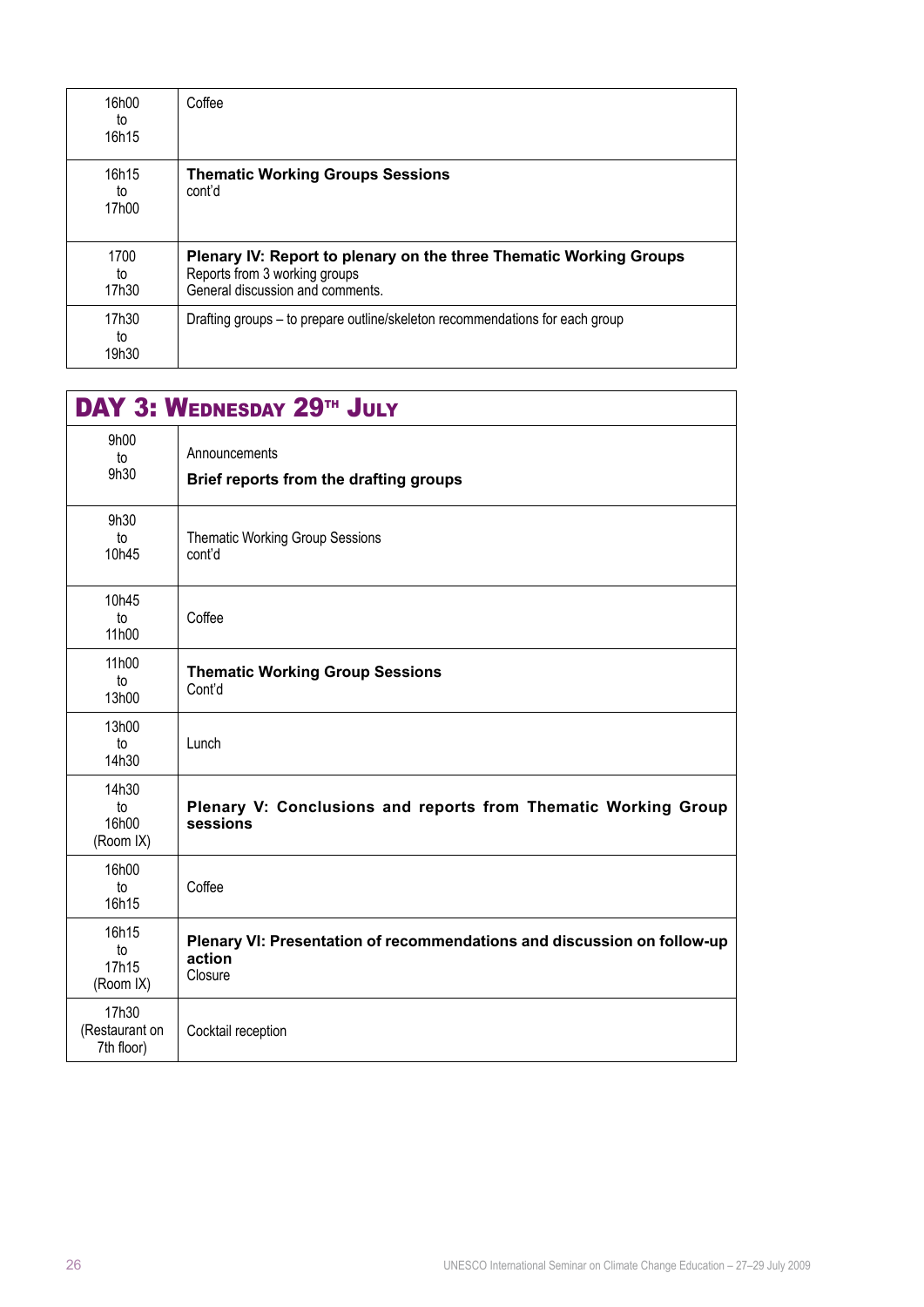# Annex II

# UNESCO International Seminar on Climate Change Education 27-29 JULY 2009 AT UNESCO, PARIS

### List of Participants

Ms BATE Karabi Curriculum Development and Resource Centre, Ministry of Education Bikenibeu, Tarawa E-mail: karabi.tiaeki@gmail.com Kiribati

Ms BOLSHAKOVA Marianna Secretary, ESD United Nations Economic Commission for Europe Palais des Nations, Bureau 321 CH-1211 Geneva 10 E-mail: Marianna.Bolshakova@unece.org **Switzerland** 

Ms BORAH Prarthana Senior Programme Coordinator Centre for Environment Education Thaltej Tekra Gujarat 380 054, Ahmedabad E-mail: prarthana.borah@ceeindia.org India

Dr BUNROEUN Nath (H.E) Secretary of State, National EFA co-ordinator Ministry of Education, Youth and Sports 80, Blvd. Preah Norodom Phnom Penh E-mail: efa\_cambodia@online.com.kh Cambodia

Dr CAMBERS Gillian Coordinator and Director Sandwatch Foundation 4 Ocean Spray Drive Crane, St. Philip E-mail: g\_cambers@hotmail.com Barbados

Mr CARVALHO Arlindo Directeur General de L'Environnement Direction General de l'Environnement Avenue Kwame Krhuma, Boite Postal 1023 E-mail: arceitacarv@hotmail.com Sao Tome e Principe

Mr CLARKE Hilton Science advisor Ministry of Education Upper College Street Basseterre E-mail: leroiclarke6@hotmail.com Saint Kitts and Nevis

Ms DANKELMAN Irene Lecturer and Consultant Radboud University Nijmegen & IRDANA Advice Hatertseweg 41 6581 KD Malden E-mail: irene.dankelman@hetnet.nl **Netherlands** 

Ms DENIS-LEMPEREUR Jacqueline Secrétaire générale exécutive Commissariat général au Développement durable 244 boulevard Saint-Germain 75007, Paris E-mail: Jacqueline.DENISLEMPEREUR@developpementdurable.gouv.fr France

Mr DESLORGES Dieufort ASPNet Coordinator National Commission for UNESCO Rue 4 - Pacot #4 Po Box 1347 Port au Prince E-mail: natcomunescohaiti@yahoo.fr Haiti

Mr DIAMOND Paul Communications & Networking Sandwatch Foundation PO Box 665 Charlestown E-mail: pdiamond@sandwatch.ca Saint Kitts and Nevis Mr FOI TAKT Vilimaka Climate change/science education lecturer University of South Pacific, Suva E-mail: foliaki\_vm@usp.ac.fj Fiji

Ms FORD Anjana Jurassic Coast Education Coordinator Jurassic Coast World Heritage Team County Hall DT1 1XJ Dorchester E-mail: A.K.Ford@dorsetcc.gov.uk United Kingdom

Ms GABRIEL Pascale Teacher and Sandwatch project coordinator College of Koungou E-mail: pascale.jean.gabriel@orange.fr Mayotte<sup>'</sup>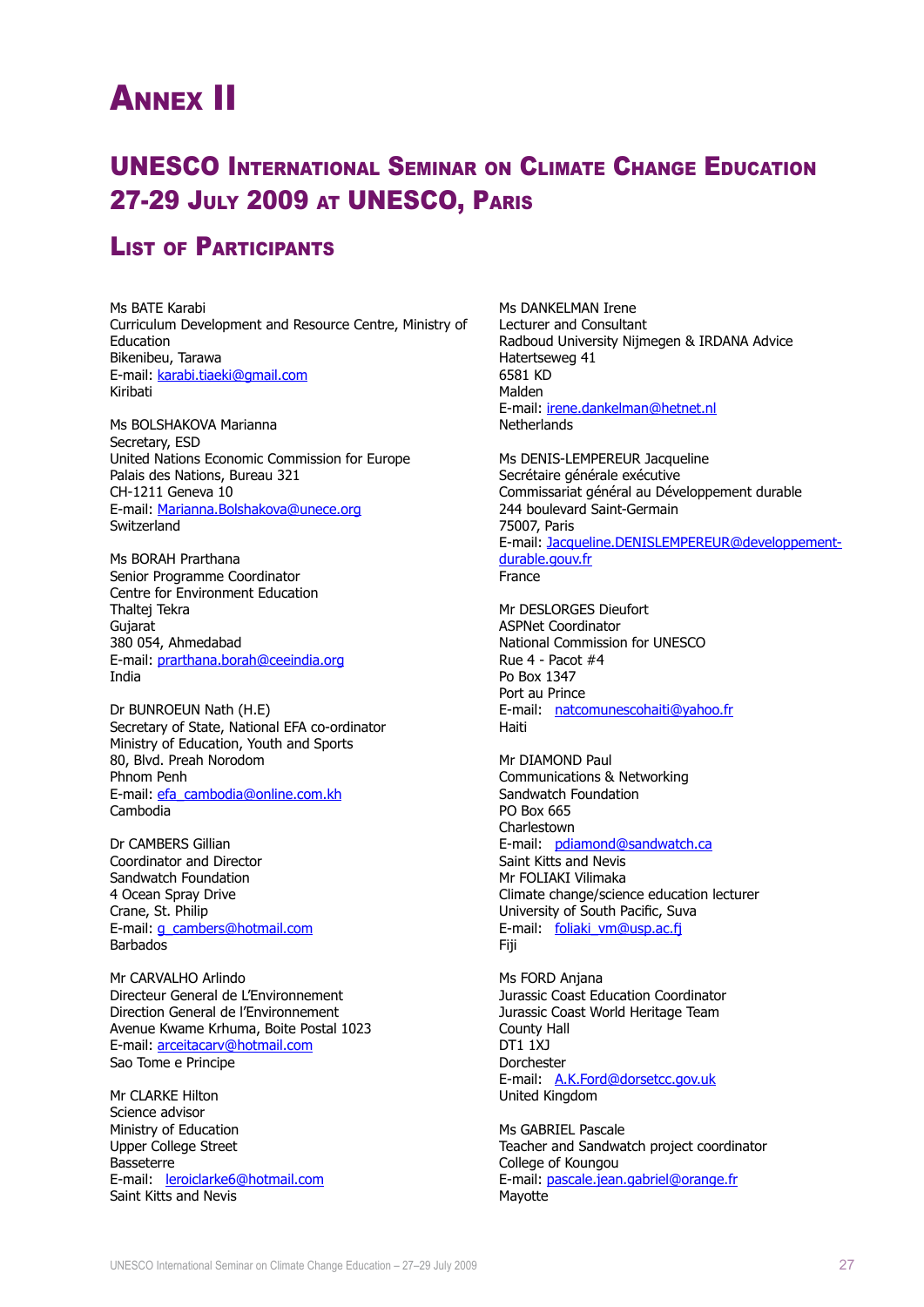Ms GEORGE Carol Faye National Commission for UNESCO E-mail: cgeorge@environmentdivision.info Antigua & Barbuda

Prof. HATTINGH Johan Professor of Philosophy and COMEST member Stellenbosch University Department of Philosophy 7602, Stellenbosch E-mail: jph2@sun.ac.za South Africa

Ms HEROS Fanny Project Officer Alofa Tuvalu 30, rue Philippe Hecht 75019, Paris E-mail: fanny@alofatuvalu.tv France

Ms HODGE Stephanie Cross Sector Coordination - education UNICEF UNICEF House, 3 United Nations Plaza New York E-mail: shodge@unicef.org USA

Prof. HOPKINS Charles UNESCO Chair in Education for Sustainable Development, York University 19 Grenadier Heights M6S 2W5 Toronto (ON) E-mail: chopkins@edu.yorku.ca Canada

Ms HOSSAINI Melody Global Youth Sector Consultant British Council 10 Spring Gardens SW1A 2BN London E-mail: melody.hossaini@hotmail.co.uk United Kingdom

Ms ISMAIL Aminath Education development Officer Education development centre Ministry of Education Ghazee building, Male E-mail: Aminath01@edc.edu.mv **Maldives** 

Ms LARUE Jeanette Environmental Education Advisor Ministry of Education E-mail: jeanettelarue@hotmail.com **Seychelles** 

Ms LOTZ-SISITKA Heila Murray & Roberts Chair of Environmental Education and **Sustainability** Rhodes University E-mail: h.lotz@ru.ac.za South Africa

Ms MCINTOSH Laura Lee Head of Social Science S. C. Bootle High School AB 22528 **Abaco** E-mail: stoley35@yahoo.com Bahamas

Prof. MEAKH Sary Director Department of Education Science, Institute of Humanities & Social Science Royal Academy of Cambodia Royal University of Phnom Penh (RUPP) 12102, Phnom Penh E-mail: smeakhrac@yahoo.com Cambodia

Ms MEEHEELAUL Sarita Divisional Environment Officer Information & Education Division Ministry of Environment & NDU E-mail: smeeheelaul@mail.gov.mu **Mauritius** 

Dr MULLER Eduard President Universidad para la Cooperación Internacional San Pedro de Montes de Oca 2050 San Jose E-mail: emuller@uci.ac.cr Costa Rica

Mr MURGATROYD Peter Information Resource Centre Manager Secretariat of the Pacific Regional Environment Programme (SPREP) PO Box 240, Apia E-mail: peterm@sprep.org Samoa

Mr NAJIB Ibnu Climate Cool & Asian Young Leaders Climate Forum British Council Climate Cool Initiative E-mail: ibnunajib@gmail.com United Kingdom

Dr NURSE Leonard Senior Lecturer, Member IPCC WG II Centre For Resource Management And Environmental Studies Faculty Of Pure And Applied Sciences Cave Hill Campus E-mail: Leonard.Nurse@cavehill.uwi.edu Barbados

Mr PEDERSON Peter Uhl Coast watch project Birkevang 303 3250 gilleleje E-mail: peter.uhl.pedersen@skolekom.dk Denmark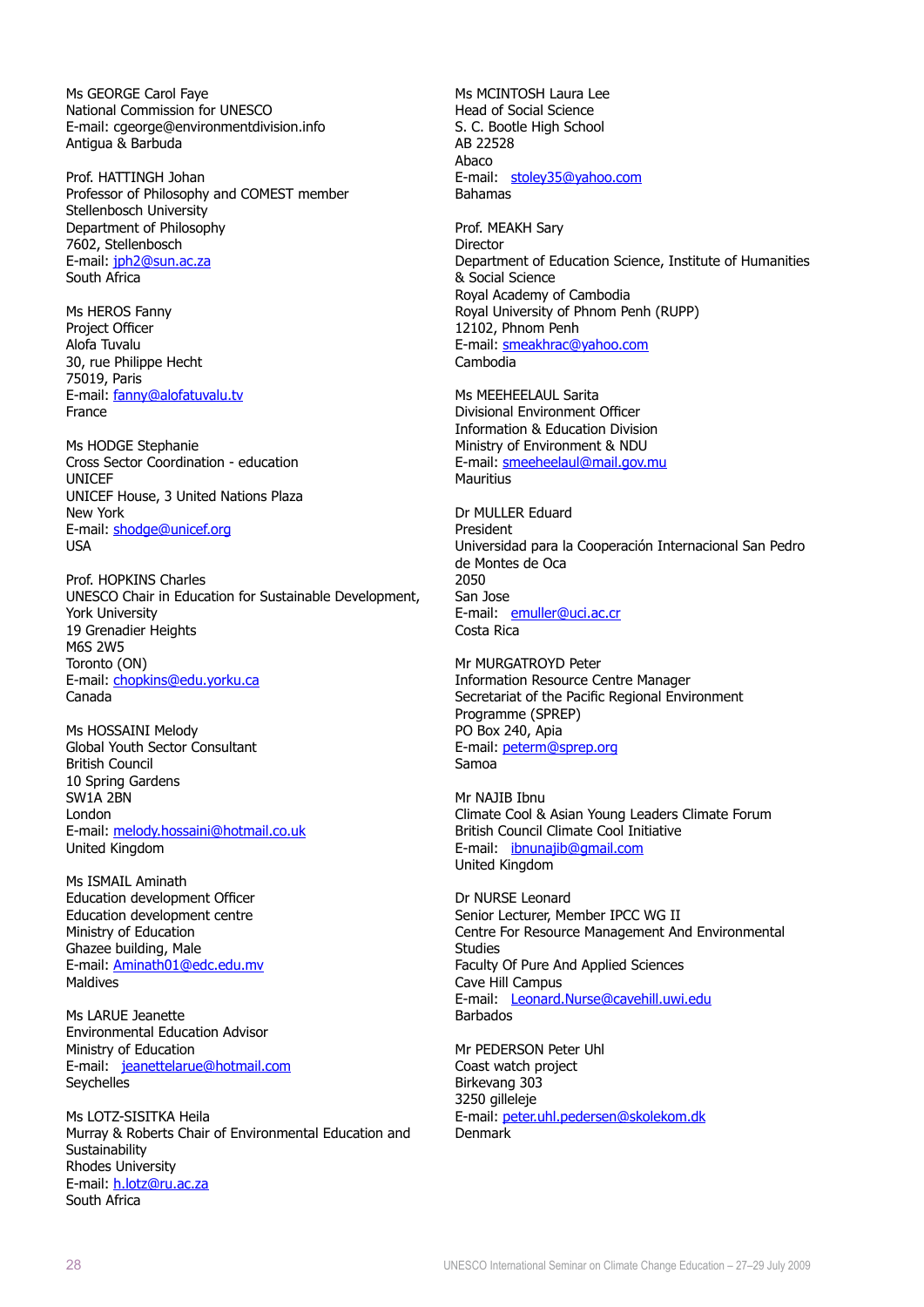Ms PIERRE Fabienne Communications Officer Division of Technology, Industry and Economics UNEP 75009, Paris E-mail: fabienne.pierre@unep.fr France

Ms POLLIER Laurence Outreach Officer United Nations Framework Convention on Climate Change Haus Carstanjen, Martin Luther-King Str. 8 P.O. Box 280 124 53175, Bonn E-mail: LPollier@unfccc.int Germany

Ms RASMUSSEN Henriette Educator and Journalist Qivi Networking Nuuk E-mail: hera008@gmail.com Greenland

Ms RAVAI Doris Susau Country Manager Live & Learn Environmental Education 87 Gordon Street Suva E-mail: doris.ravai@livelearn.org Fiji

Ms REGISFORD-DOUGLIN Monica ASP Net Coordinator Trinidad and Tobago National Commission for UNESCO 15 Wainwright Street Port of Spain E-mail: tntncunesco@tstt.net.tt Trinidad and Tobago

Dr REID Philippe Chris Professor of Oceanography Marine Institute University of Plymouth PL1 2PB Plymouth E-mail: pchrisreid@googlemail.com United Kingdom

Mr SAUGIER Philippe Carboschools educational coordinator Max Planck Institute fuer Biogeochemie 05400, Veynes E-mail: philippe@carboschools.org France

Ms SCHWARZ Rixa Programme Officer Centre for Environmental Education Graf-Gessler-Str. 2 50679, Cologne E-mail: rixa.schwarz@ceegermany.org

Mr SKJOLDBORG Carsten SKJOLDBORG Carsten ASPNet Coordinator E-mail:Carsten.Skjoldborg@skolekom.dk Denmark

Ms SPENCE Jacqueline Applied Meterologist Applied Meteorology Section of the Meteorological Service Kingston E-mail: jamspence21@gmail.com **Jamaica** 

Ms STRECKER Morgan Sustainable Lifestyles/Consumption DTIE, UNEP 15 Rue de Milan 75009, Paris France

Ms TAMPAL Farida State Director, Andhra Pradesh State Office WWF-India 818 Castle Hills, Road No 2 500057, Hyderabad E-mail: ftampal@wwfindia.net India

Ms TAURARII Jane Science Advisor Ministry of Education PO Box 97 Rarotonga E-mail: jtaurarii@education.gov.ck Cook Islands

Ms TENG Julie Policy Officer for Sustainable Development and Health European Youth Forum (YFJ) 120, Rue Joseph II 1000 Brussels, Belgium

Ms TOWNSEND Gail Manager - Planning and development Ministry of Education PO Box 97 Rarotonga E-mail: gail@education.gov.ck Cook Islands

Dr TUAN Tran Duc Climate Change and ESD Centre for Research & Promotion of Education for Sustainable Development Hanoi National University of education 136 Xuan-Thuy Rd., Cau-Giay Hanoi E-mail: ductuan.tran@gmx.de Viet Nam

Ms VALENZUELA JIMENEZ Adriana International Consultant Dominican Republic Government Phone: (571) 3176450070 E-mail: adrianaval@gmail.com

Dr WHITE Clayton Programme Coordinator - Education & Learning Swedish International Centre of Education for Sustainable Development Gotland University SE - 621 67 E-mail: clayton.white@hgo.se Sweden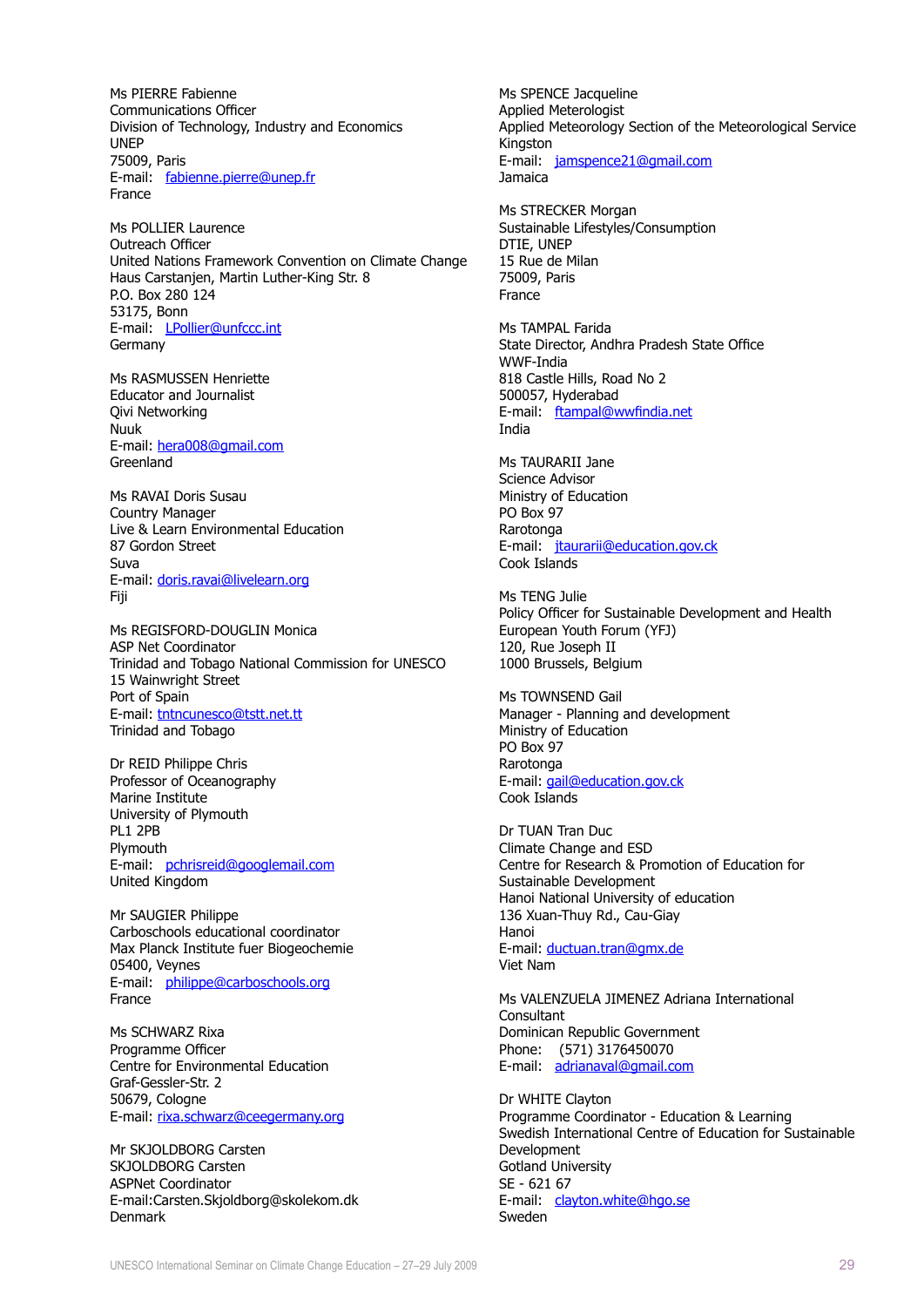Ms WILLIAMS Sian Gale Early childhood education UNICEF E-mail: sgwilliams@unicef.org Jamaica

Ms YOUNG Carole Faculty of education University of Auckland E-mail: c.young@auckland.ac.nz New Zealand

#### UNESCO Secretariat

Ms ALARCON Minella Programme Specialist Capacity-Building and Science and Engineering Education Section Email: A.Minella@unesco.org

Dr BERNAL Patricio Executive Secretary of IOC Assistant Director General UNESCO Email: p.bernal@unesco.org

Ms BROOKS Anathea Liaison Officer Coordination and Evaluation Unit Email: A.Brooks@unesco.org

Mr CANTELL Mikko Associate expert ESD UNESCO Bangkok E-mail: m.cantell@unescobkk.org

Mr COMBES Bernard Assistant programme specialist Section for DESD Coordination Email: B.Combes@unesco.org

Ms CULOT Marguerite **Consultant** Intersectoral Platform on Climate Change Email: M.Culot@unesco.org

Mr DOGSE Peter Programme Specialist Ecological Sciences and Biodiversity Section Email :P.Dogse@unesco.org

Ms ELLERTON Louise Educational Programmes Officer UNESCO Apia E-mail: l.ellerton@unesco.org

Ms GAINES Sarah Assistant programme specialist Division of Ecological and Earth Sciences Email: S.Gaines@unesco.org

Ms GORFIENKEL Denise UNESCO Montevideo E-mail: dgorfinkiel@unesco.org.uy Ms BERNADEL Virginie Intern Associated Schools Project Network

Ms GHINA Fathimath **Consultant** Intersectoral Platform on Climate Change Email: f.ghina@unesco.org

Ms NIEDERMAYER Sigrid International Coordinator Associated Schools Project Network Email: S.Niedermayer@unesco.org

Ms HASLER Julia Programme Specialist Basic Sciences Section Email: J.Hasler@unesco.org

Mr MADUEKWE Anthony Science Programme Officer UNESCO Dar Es Salam E-mail: a.maduekwe@unesco.org

Mr MIGUEL de FRANCA Doria Division of Water Sciences Email: m.doria@unesco.org

Mr NAKASHIMA Douglas Chief, Small Islands and Indigenous Knowledge Section Email: d.nakashima@unesco.org

Ms QUIN Carmela Assistant Specialist World Heritage Centre Email: c.quin@unesco.org

Mr RICHMOND Mark **Director** Division for the Coordination of United Nations Priorities in Education Email: M.Richmond@unesco.org

Ms SALDARI Livia Programme Specialist Associated Schools Project Network Email: L. Saldari@unesco.org

Mr THULSTRUP Hans Small Islands and Indigenous Knowledge Section Email: H.Thulstrup@unesco.org

Mr VALDEZ Luis Intergovernmental Oceanographic Commission Email: jl.valdes@unesco.org

Ms VUJICIC-LUGASSY Vesna Programme Specialist World Heritage Centre Email: v.vujicic@unesco.org